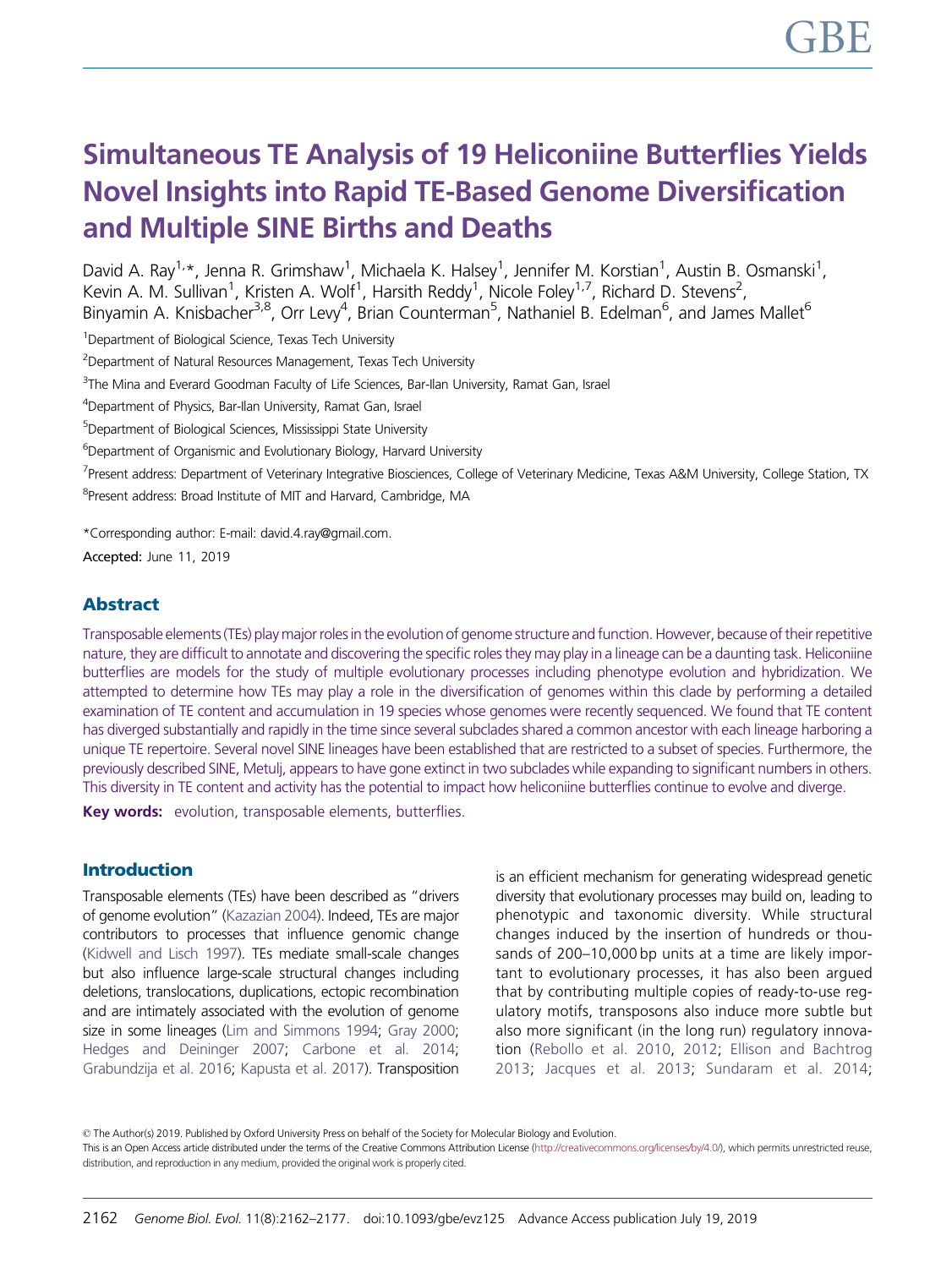#### [Chuong et al. 2016,](#page-13-0) [2017;](#page-13-0) [Mita and Boeke 2016;](#page-14-0) [Sundaram et al. 2017;](#page-15-0) [Trizzino et al. 2017](#page-15-0)).

The idea that by generating genomic diversity TEs play a significant role in adaptive change is not new. On the contrary, the discoverer of TEs herself, Barbara McClintock, proposed that TEs may act as a mechanism for the genome to respond to stress in an adaptive manner [\(McClintock 1956,](#page-14-0) [1984](#page-14-0)). More recently, [Oliver and Greene \(2011](#page-15-0), [2012](#page-15-0)) proposed the TE Thrust Hypothesis, suggesting that TEs enhance evolutionary potential by introducing variation in the genomes they occupy. In a related hypothesis, [Zeh et al. \(2009\)](#page-15-0) suggested reduced epigenetic suppression of TEs when organisms are under stress, thereby increasing their activity and their impact on genome structure. This is referred to as the Epi-Transposon Hypothesis. Other authors have offered similar and/or related ideas, in every case linking transposon activity to adaptation [\(Jurka et al. 2012;](#page-14-0) [Koonin 2016a](#page-14-0), [2016b](#page-14-0)). Alternatively, others have suggested that TE distributions and diversity result mainly from population genetic processes [\(Jurka et al. 2011\)](#page-14-0).

While all of these ideas represent significant advances in our understanding of TE-genome interactions, several limitations have restricted the scope of research on the relationship between TEs and diversification, preventing tests of these major hypotheses and generalization across taxa. First, the comparisons undertaken thus far involve relatively deep divergences that make understanding the changes that occur at lower taxonomic levels difficult to tease apart. Second, cost effective approaches to densely sample divergent clades have only become available recently, limiting prior comparisons to such deep divergences in an effort to maximize observable differences. Third, a mechanistic understanding of TE action has been confined to lab models and their cell lines, limiting research into the emergence, and control of phenotypic traits. However, recent advances have created opportunities to move past these barriers. Primarily, cost reductions and advances in sequencing technologies and genome analysis have allowed us to examine larger and larger numbers of whole genomes, including whole genome comparisons among relatively closely related species ([Lamichhaney et al.](#page-14-0) [2015](#page-14-0); [Nater et al. 2015\)](#page-15-0). A narrowed focus has the potential to inform the scientific community of the influences TEs may have at the early stages of taxonomic divergence.

Butterflies of the genus Heliconius and related genera are models for the study of several evolutionary processes from hybridization to the evolution of Müllerian mimicry [\(Heliconius](#page-14-0) [2012](#page-14-0)). They have experienced multiple recent bursts of speciation and represent an adaptive radiation that is ripe for study at the genome level ([Supple et al. 2013,](#page-15-0) [2014;](#page-15-0) [Kozak](#page-14-0) [et al. 2015;](#page-14-0) [Arias et al. 2017\)](#page-13-0). These characteristics create an excellent opportunity to examine patterns of TE evolution in a rapidly diversifying clade, allowing us to ask questions about how the TEs themselves evolve as species diverge from one another.

TEs from Heliconius were first described as part of the first Heliconius melpomene genome project [\(Heliconius 2012](#page-14-0)) and examined in detail by [Lavoie et al. \(2013\).](#page-14-0) In that work, the TE landscape was revealed to be exceptionally diverse with large numbers of active LINEs (Long INterspersed Elements) and large genome proportions derived from SINEs (Short INterspersed Elements) and rolling circle (RC) transposons (Helitrons). Further, the genome was shown to be labile, especially with regard to larger TEs, which appear to be removed regularly via nonhomologous recombination. This is in line with recent hypotheses related to genome evolution and TE content, and in particular, the accordion model of genome evolution, in which some DNA is contributed while other DNA is jettisoned over evolutionary time [\(Kapusta et al. 2017\)](#page-14-0).

Recently, de novo genome assemblies were generated for multiple representatives of this clade providing us with an opportunity to examine the evolution of TEs in detail across 20 heliconiine species ([Edelman et al., 2018\)](#page-14-0). We performed de novo TE annotations on 19 of these genomes and compared the TE landscapes across the heliconiine tree, revealing patterns of TE evolution not yet seen at this fine a scale. We see that differential TE accumulation can be established rapidly across lineages and that particular families and subfamilies establish themselves differentially in independent lineages in relatively short periods of time.

This detailed examination of TE evolution in closely related species lays the groundwork for additional analysis of TEs as members of genomic communities that evolve in ways similar to natural communities in ecosystems. It also opens the door to examining genomic factors that may influence the relative success of TEs in each genome as they diverge from one another.

# Materials and Methods

#### TE Discovery and Classification

De novo TE discovery was implemented using a combination of RepeatMasker [\(Smit et al. 2013–2015](#page-15-0)), RepeatModeler [\(Smit and Hubley 2008–2015\)](#page-15-0), and manual annotation as described in [Platt et al. \(2016\)](#page-15-0) with some modification. Briefly, each genome assembly was sorted by scaffold length and the top  $\sim$  200 Mb (the minimum value in the range of genome sizes) were used as the base for our analysis. Each genome fragment was then subjected to a RepeatModeler analysis and a de novo repeat library was generated. Each genome fragment was then masked using its de novo library. RepeatMasker output was processed using the calcDivergenceFromAlign.pl RepeatMasker utility to calculate K2P distance from the corresponding consensus for each insertion.

Because our primary interest is in lineage-specific insertion patterns, we sorted insertions by K2P distance and selected only insertions that were likely to be recent. K2P distance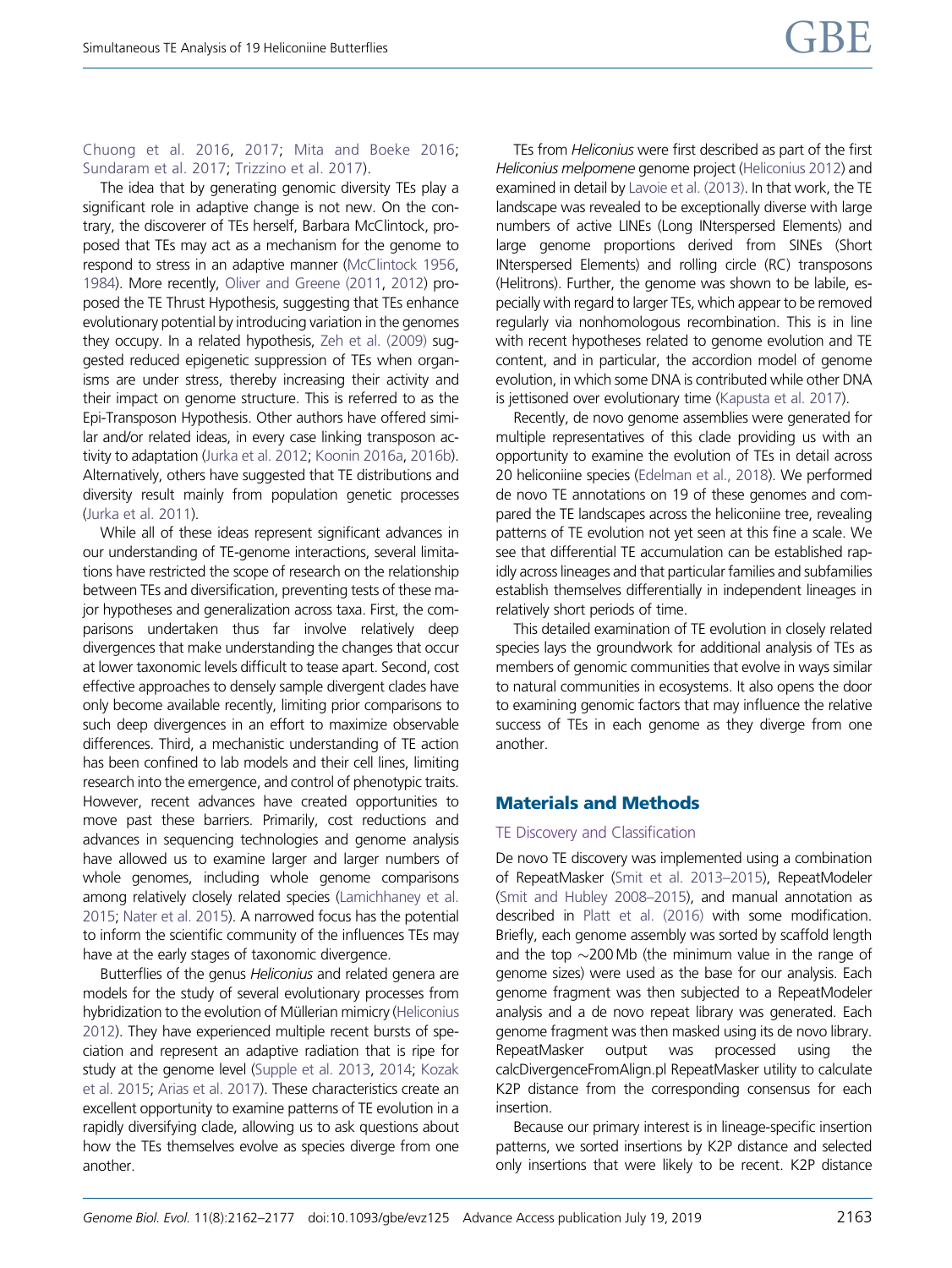<span id="page-2-0"></span>

FIG. 1.-Phylogeny of the taxa examined, modified from [Kozak et al.](#page-14-0) [\(2015\).](#page-14-0) Subclade memberships are identified to the right of the tree.

cutoff values were determined using information from the phylogeny of [Kozak et al. \(2015\).](#page-14-0) For example, several subgroups are evident from the phylogeny in figure 1. Three species form a relatively deeply diverged set of outgroup taxa, A. vanillae, D. iulia, and E. tales. Because of the longer branch lengths, these species are likely to harbor older but still lineage-specific insertions compared with species in the more recently diversified clades. We therefore examined any insertions with divergences  ${<}0.2$  in the outgroups ( ${\sim}13.2$  Myr, assuming a neutral mutation rate of  $1.9\times10^{-9}$  substitutions/ site/generation and 4 generations/year). Similarly, we used reduced cutoffs for members of the other three groups (i.e., divergences  ${<}0.1$  [ ${\sim}6.6$  Myr] for members of the doris and wallacei clades and  ${<}0.05$  [ ${\sim}3.3$  Myr] for members of the erato, sara, melpomene, and sylvaniform clades).

Manual validation of putative repeats discovered by RepeatModeler was performed as described in [Platt et al.](#page-15-0) [\(2016\)](#page-15-0) by using them as queries against a combined "pseudogenome" consisting of a concatenation of each 200 Mb fragment draft with BLASTn v2.2.27 [\(Altschul et al.](#page-13-0) [1990](#page-13-0)). Repeats with fewer than ten hits were discarded from downstream analyses. For all remaining queries, the top hits (up to 40) were extracted with at least 500 bases of flanking sequence and aligned with the query using MUSCLE v3.8.1551 [\(Edgar 2004](#page-14-0)). Majority rule consensus sequences were generated in BioEdit v7.2.5 [\(Hall 1999\)](#page-14-0) and manually edited to confirm gaps and ambiguous bases. 5' and 3' ends were examined for single copy DNA, indicating element boundaries. If no single copy DNA was identifiable, the new consensus was subjected to new iterations until boundaries were detected. After each round, new consensus sequences were subjected to a consolidation check using cd-hit-est ([Li](#page-14-0) [and Godzik 2006](#page-14-0)) to identify consensus sequences that could be combined. Criteria for collapsing two or more consensus sequences to a single consensus were 90% identity over at least 90% of their total length.

Broad categories of TE classifications for new TE consensus sequences (i.e., DNA transposons, RC transposons, LINEs, SINEs, LTR elements, and unknown) were determined using a combination of BLAST searches of the NCBI database and CENSOR searches of Repbase ([Jurka et al. 2005;](#page-14-0) [Kohany et al.](#page-14-0) [2006\)](#page-14-0). If hits were obtained and the two resources agreed on the TE classification, we used that classification. However, many novel TEs were not present in either database. We therefore used structural criteria as follows: for DNA transposons, only elements with visible terminal inverted repeats were named as such. For RC transposons we required elements to have an identifiable ACTAG at one end. LTR retrotransposons were required to have recognizable hallmarks such as TG, TGT, or TGTT at their  $5'$  and the inverse at the 3' ends. Potential LINE elements were required to have repetitive tails, be longer than 500 bp, and/or have homology to known LINE ORFs. Putative novel SINEs were inspected for a repetitive tail and A and B boxes. Because of the complexity of SINE evolution, putative SINEs were also analyzed uniquely as described below. While sequences in the unknown category could be TEs, they formed only a very small fraction of the total putative TE sequence, and they could also represent segmental duplications or other non-TE species. Our interest was in the TE dynamics in these genomes, thus, these were ignored in most downstream analysis. All other categories were checked for high similarity to known TEs and to one another using a final combined run of cd-hit-est using the same criteria as previous.

# SINEs

SINE evolution is complex and identifying subfamily structure is a difficult problem, primarily due to the high number of insertions typical of a genome. Initial analysis suggested three SINE families in these genomes. The first is the previously described Metulj family. The second is a novel family that appears to be derived from the fusion of Zenon LINE 3' tails with a 5' head of unknown origin, which we call ZenoSINE. A small subfamily distinct from the main ZenoSINE family was identified in and restricted to the A. vanillae genome A. vanillae is commonly known as the Gulf Fritillary. Thus, we dubbed this subfamily "Fritillar." Finally, a third family that is derived from R1 elements is restricted to *D. iulia*. One common moniker for this species is "flambeau" and we suggest the same name, Flambeau, for this family of SINEs.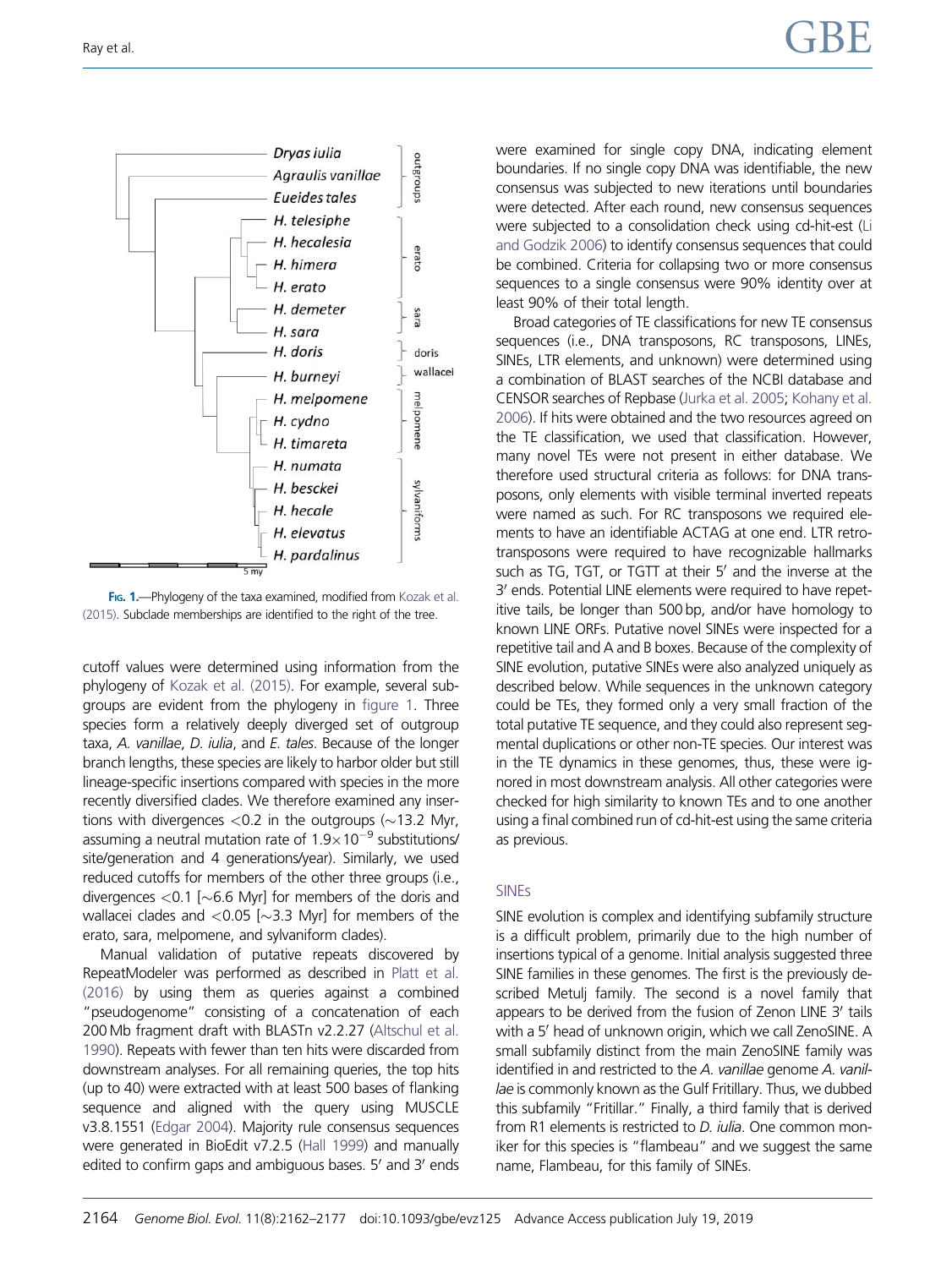Metulj SINEs were far more numerous and widespread than their ZenoSINE cousins (discussed below), and therefore represented a more difficult analytical problem. A recently developed network-based method for subfamily (aka community) detection was used to identify Metulj subfamilies [\(Levy et al. 2017\)](#page-14-0). Briefly, similarity networks were constructed by pairwise-aligning Metulj elements >240 nucleotides long ( $n = 498.141$ ) from all 19 butterfly genomes using BLAST. Further preprocessing was performed to prevent possible biases caused by sequence length and shared poly(A/T) tails that may confound community detection. For this step, previously identified Metulj consensus sequences were aligned using MUSCLE and 5' and 3' overhangs were manually trimmed using Bioedit. Genomic Metulj sequences were aligned to these trimmed consensus sequences using BLAST $+$ to identify corresponding regions (parameters: -strand plus max\_target\_seqs 3 -num\_threads 20 -word\_size 4 -evalue 1e-2-dust no-soft\_masking false). Minimum start and maximum end positions define the region for further analysis per sequence and were length-filtered for 235 nucleotides. The 420,689 sequences retained were analyzed for subfamily detection: the sequences were pairwise aligned using BLAST (version  $2.7.1+$ ; BLASTn command was used with nondefault parameters: -strand plus -dust no -max target segs 50 word\_size 8 -soft\_masking false). Bornholdt community detection [\(Reichardt and Bornholdt 2006\)](#page-15-0) was applied using  $gamma = 59$ . Consensus sequences were computed using MUSCLE with 30 randomly selected sequences per community (with maximum of two iterations). To further refine subfamily definitions, communities with identical consensus sequences were merged (such pairs were identified using BLAST requiring 100% identity and 95% query coverage). Consensus sequences were computed per subfamily and were used to refine the subfamily annotation, resulting in a final set of 2,493 subfamilies [\(supplementary file 2,](https://academic.oup.com/gbe/article-lookup/doi/10.1093/gbe/evz125#supplementary-data) [Supplementary Material](https://academic.oup.com/gbe/article-lookup/doi/10.1093/gbe/evz125#supplementary-data) online). This set was further grouped into 147 clusters to simplify downstream analyses using cdhit-est. Clustering criterion was 95% identity, comparing the entire length of the SINEs.

# LINEs

Previous analyses [\(Lavoie et al. 2013\)](#page-14-0) suggest that longer TEs are more likely to be fragmented by nonhomologous recombination. As a result, we focused on the LINE ORF to increase the potential for comparable data. A special effort was made to identify full- or near full-length ORFs for each clade. First, we identified all known LINE elements from the H. melpomene genome in RepBase. These were combined with any LINEs identified in our de novo analysis after removing possible duplicates. All remaining elements were filtered, retaining any with intact ORFs of at least 2 kb, starting with methionine, and with clearly identifiable start and stop codons using "getorf" from the EMBOSS package [\(Rice et al. 2000\)](#page-15-0).

To identify subfamily structure of LINEs, phylogenetic analysis of these ORFs was accomplished by masking each genome with the resulting library and retaining any hits of 1.5 kb or longer. Generally, extracted hits were aligned using MUSCLE and subjected to a neighbor-joining (NJ) analysis (described below). However, large numbers of hits impeded efficient alignment in some cases due to memory limitations. To work around this problem, we reduced the number of hits by randomly selecting smaller numbers of sequences from the pool and realigning until successful. In some of these cases, there was a lack of overlapping sites that impeded the NJ analysis. In these cases, we extended our filter to include hits that were at least 2 kb, producing the needed overlapping regions.

Each set of aligned ORFs was subjected to NJ analysis to identify any apparent structure. NJ analyses were accomplished based on the maximum composite likelihood parameters in MEGA7 [\(Kumar et al. 2016\)](#page-14-0) with pairwise deletion of ambiguous positions and 500 bootstrap replicates. Trees were examined visually and clearly delineated clades with high bootstrap support were labeled as subfamilies using letter designations [\(Sookdeo et al. 2018](#page-15-0); [supplementary file 2](https://academic.oup.com/gbe/article-lookup/doi/10.1093/gbe/evz125#supplementary-data) and [supplementary fig. 13,](https://academic.oup.com/gbe/article-lookup/doi/10.1093/gbe/evz125#supplementary-data) [Supplementary Material](https://academic.oup.com/gbe/article-lookup/doi/10.1093/gbe/evz125#supplementary-data) online). For example, examination of the RTE-4\_Hmel tree yielded four subfamilies, RTE-4\_Hmel\_A-D [\(supplementary fig. 13](https://academic.oup.com/gbe/article-lookup/doi/10.1093/gbe/evz125#supplementary-data), [Supplementary Material](https://academic.oup.com/gbe/article-lookup/doi/10.1093/gbe/evz125#supplementary-data) online).

To estimate genetic distances among members of each subfamily, we used a combination of tools via a custom script that would first align the hits identified for each subfamily using MUSCLE. The script would then invoke trimal (-gt 0.6 -cons 60 -fasta) to trim the alignment ([Capella-Gutierrez et al.](#page-13-0) [2009\)](#page-13-0) and use "cons" from the EMBOSS package to generate a consensus sequences (-plurality 3 -identity 3). We then used MEGA7 to calculate mean divergence from the consensus, mean divergence among subfamily members, and divergence ranges ([supplementary file 3,](https://academic.oup.com/gbe/article-lookup/doi/10.1093/gbe/evz125#supplementary-data) [Supplementary Material](https://academic.oup.com/gbe/article-lookup/doi/10.1093/gbe/evz125#supplementary-data) online). This and all other custom scripts are available upon request.

#### Recent versus Ancient Taxonomic Distributions

To determine taxonomic distributions for each class, family, and subfamily, we used RepeatMasker and custom python scripts to generate proportion tables as follows. RepeatMasker was used to identify insertions in each of the 19 genomes, this time using the entire genome drafts. Hits with divergences <0.05 from their respective consensus sequences were considered "recent" and >0.05 as "old." For each TE (separated by names, class, or family, depending on the level of analysis), total base coverage was calculated and divided by the total genome size to give a proportion.

To illustrate differences among Heliconius spp. In terms of TE composition, we imposed a principal components (PC) analysis on a species-by-element matrix each for DNA transposons, LTR retrotransposons, SINE's and LINE's. To illustrate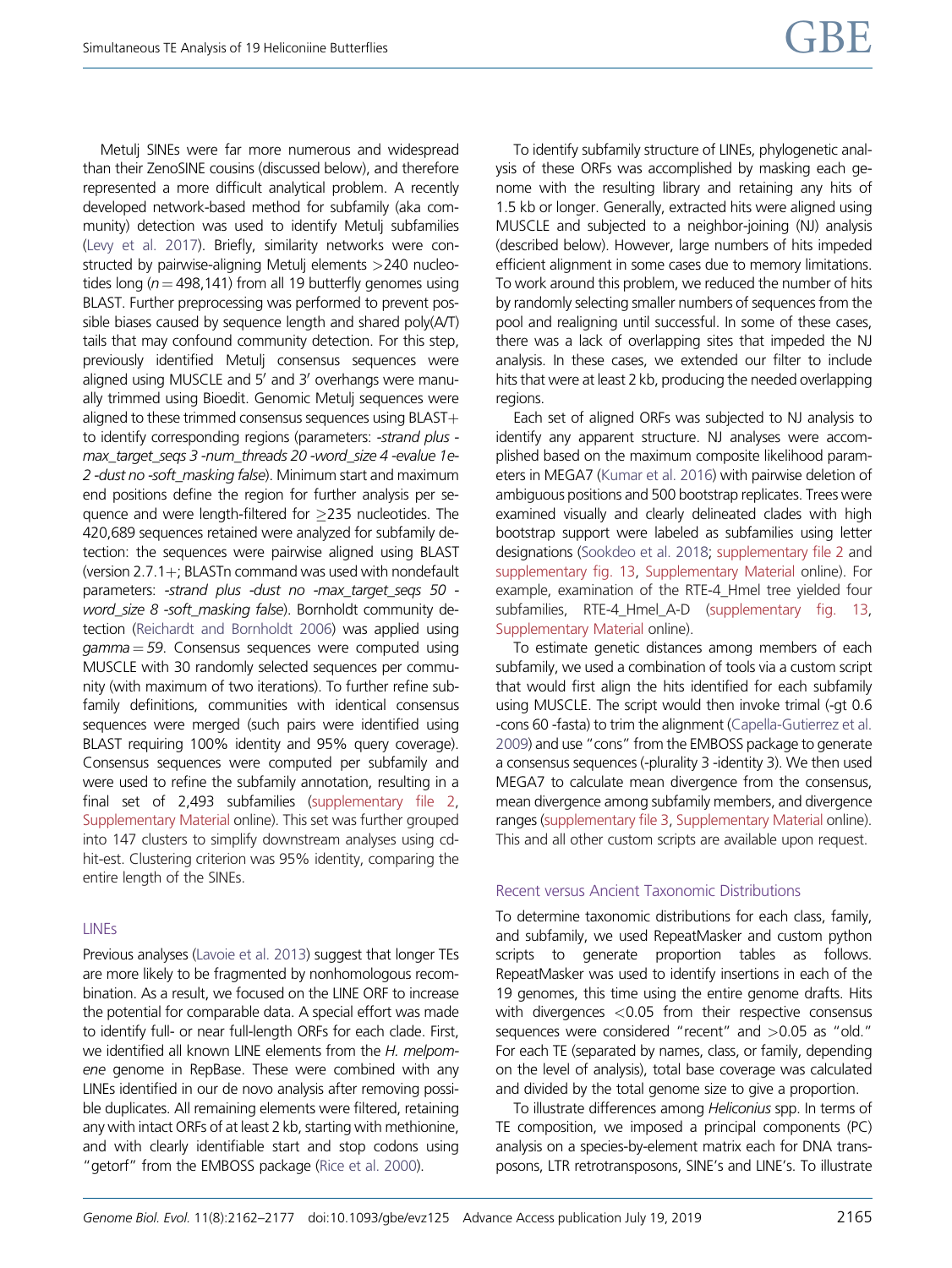similarities and differences among Heliconiini, we displayed their positions based on the first two PCs. Species that are proximate in this 2D space have more similar TE composition than species that are more distant. To illustrate how species differed based on their TE composition, we displayed the correlation of each individual element type (e.g., those with unique names) with the first and second PC.

# SINE/LINE Partnerships

SINEs and LINEs have a host–parasite relationship, in which SINEs will hijack the enzymatic machinery encoded by their partner LINE to mobilize [\(Kajikawa and Okada 2002](#page-14-0); [Roy-](#page-15-0)[Engel et al. 2002](#page-15-0); [Dewannieux et al. 2003](#page-14-0)). Such partnerships are often defined by a shared 3' tail [\(Ohshima and Okada](#page-15-0) [2005](#page-15-0)). We examined the  $3' \sim 100$  bp of each SINE and queried the 3' ends of all LINEs in our new TE database to determine the likely LINE partner for each.

The 3' tails of Metulj elements exhibited substantial complexity, with a variety of structures including poly-A tracts, poly-T tracts, repeated ATTTA motifs, and repeated GATG motifs, among several others. Based on previous work, we suspected that differences in the tail may influence relative success in retrotransposition ([Dewannieux and Heidmann](#page-14-0) [2005;](#page-14-0) [Ohshima and Okada 2005](#page-15-0)). To investigate how tail structure evolved, we extracted 100 random full-length Metulj insertions from each taxon. Each set of extracts was aligned to representative consensus sequences. This was repeated ten times for each taxon. The 3' ends of each alignment were degapped starting where the tail begins and the ratios of each pair of nucleotides was identified and plotted after log-transformation. This was conducted separately for "old" and "young" SINEs.

To determine if either Metulj or ZenoSINE accumulation patterns were correlated with any LINE elements, Pearson correlation coefficients based on proportion of each genome occupied were visualized using the "corrplot" package in R and RStudio v1.0.143.

# TE Origination Rates

To estimate approximate rates that lineages evolved new TE lineages, we calculated the number of branch-specific TEs using RepeatMasker output. A TE was scored as "present" (score  $= 1$ ) in a genome if at least 5,000 bp of sequence attributable to that TE was identifiable in the genomes of terminal branches. A TE was considered "absent" (score  $=$ 0) if fewer than 500 bp was identified. To score subclades, we allowed "possible presence" scores of 0.5 if base counts fell between the two values. Subclade "presence" sum threshold scores were subclade specific based on the number of species examined. For example, the erato subclade, with four members, had a presence sum of 3.5. Branch times were obtained using the median scores for each node calculated using TimeTree [\(Kumar et al. 2017](#page-14-0)). Rates of TE origination were calculated by dividing the number of branch-specific insertions by the time that the branch likely existed.

We estimated lineage-specific DNA contributions to selected branches of the tree by identifying DNA that was deposited by novel TEs that evolved on those branches. We then calculated both the genome proportions occupied by those elements and the total bp. For example, we summed the total contributions made by each of the 118 novel TEs identified in the *D. iulia* genome ([table 2](#page-8-0)). Similarly, we summed total the total bp deposited by each novel TE identified on the eratosara common branch in each member of those clades and calculated the mean [\(supplementary file 1,](https://academic.oup.com/gbe/article-lookup/doi/10.1093/gbe/evz125#supplementary-data) [Supplementary](https://academic.oup.com/gbe/article-lookup/doi/10.1093/gbe/evz125#supplementary-data) [Material](https://academic.oup.com/gbe/article-lookup/doi/10.1093/gbe/evz125#supplementary-data) online).

# Genome Size Correlations

Using the annotations generated, we compiled summary statistics of TE content in each heliconiine genome, in terms of TE bases per base pair (TE length) and number of insertions per base pair (TE count). We obtained genome size estimates from [Edelman et al. \(2018\).](#page-14-0) Because the absolute values of these measures are several orders of magnitude apart, we Ztransformed each category by subtracting the mean and dividing by the SD.

# PSMC Analyses

To examine historical effective population sizes in selected species, raw reads from the whole-genome sequencing data of selected species from each major clade were used. These include H. melpomene, H. cydno, H. timareta, H. pardalinus, H. elevatus, H. hecale, H. numata, and H. besckei when mapped to H. melpomene version 2.5; and H. erato, H. himera, H. erato $\times$ H. himera hybrid, H. hecalesia, and H. demeter when mapped to H. erato demophoon v1 (see [sup](https://academic.oup.com/gbe/article-lookup/doi/10.1093/gbe/evz125#supplementary-data)[plementary fig. 13,](https://academic.oup.com/gbe/article-lookup/doi/10.1093/gbe/evz125#supplementary-data) [Supplementary Material](https://academic.oup.com/gbe/article-lookup/doi/10.1093/gbe/evz125#supplementary-data) online). Reads were filtered for Illumina adapters using cutadapt v1.8.1 [\(Martin 2011](#page-14-0)) and then mapped to both H. melpomene version 2.5 and H. erato demophoon v1 using BWA mem v0.7.15 [\(Li 2013\)](#page-14-0), with default parameters and marking short split hits as secondary. Mapped reads were sorted and duplicate reads removed using sambamba v0.6.8 [\(Tarasov et al.](#page-15-0) [2015\)](#page-15-0). Mapped reads were further realigned around INDELs using the Genome Analysis Toolkit (GATK) v3.8 RealignerTargetCreator and IndelRealigner modules [\(McKenna et al. 2010;](#page-14-0) [DePristo et al. 2011\)](#page-14-0), to reduce the number of INDEL miscalls. Genotype calling was performed for each individual separately with bcftools v1.5 [\(Li et al. 2009](#page-14-0)) mpileup and call modules [\(Li and Durbin 2011\)](#page-14-0), using the consensus-caller model (call -c) and requiring minimum base and mapping qualities of 20, and a minimum depth of 8. PSMC was run with parameters used in [Martin et al.](#page-14-0) [\(2016\),](#page-14-0) namely 25 iterations, with 29 interval parameters spread over 58 time intervals (command flag -p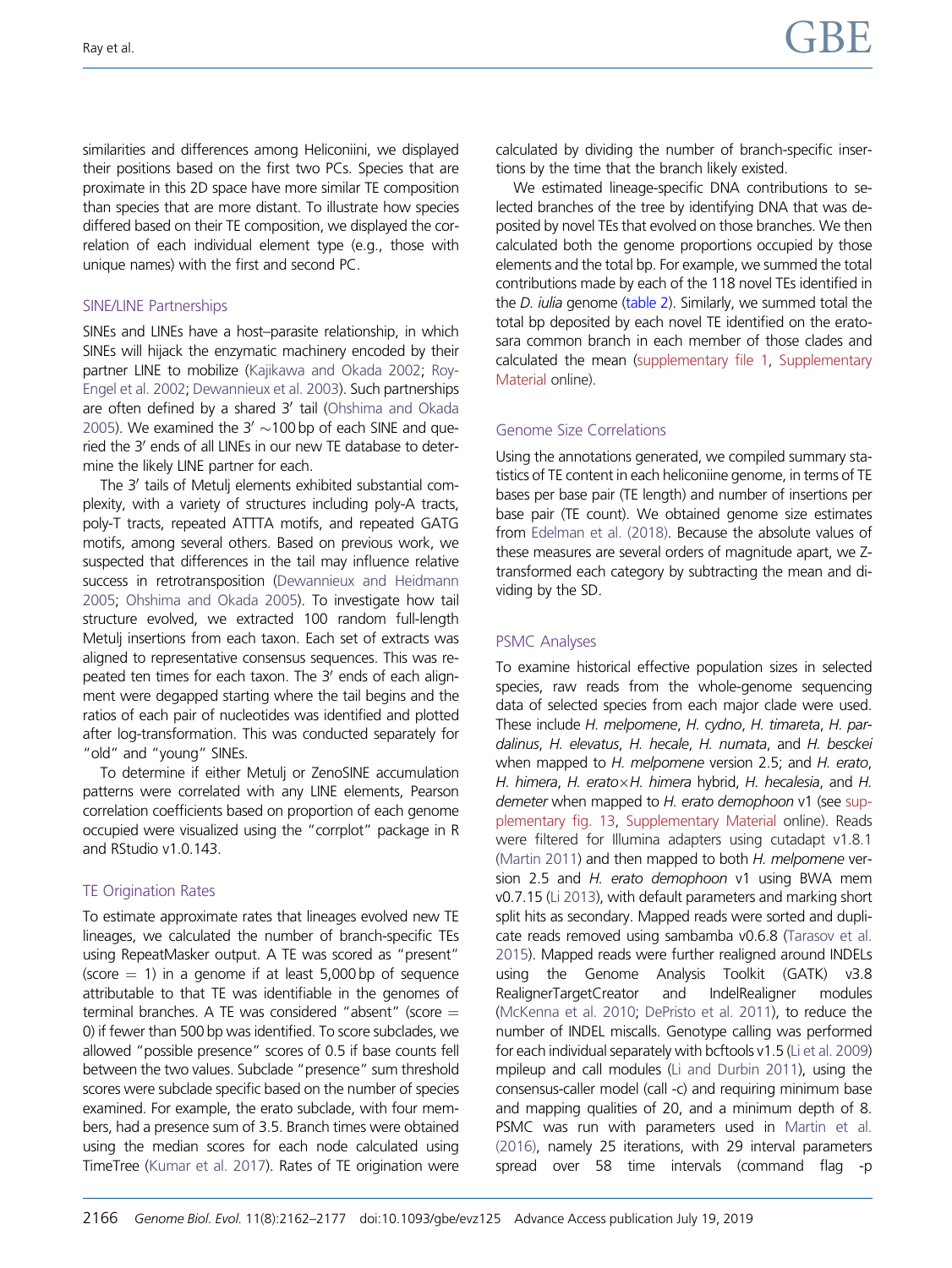" $28\times2+3+5$ "). For plotting purposes, we used a generation time of 0.25 years and a mutation rate of  $2\times10^{-9}$ .

#### **Results**

#### Data

Draft genomes for 19 species were analyzed for TE content [\(fig. 1\)](#page-2-0). Details of each assembly are available in [Edelman et al.](#page-14-0) [\(2018\)](#page-14-0) and in [supplementary table 1,](https://academic.oup.com/gbe/article-lookup/doi/10.1093/gbe/evz125#supplementary-data) [Supplementary Material](https://academic.oup.com/gbe/article-lookup/doi/10.1093/gbe/evz125#supplementary-data) online. One species, H. melpomene, has been analyzed thoroughly for TEs and therefore served as a starting point for some downstream analyses [\(Heliconius 2012](#page-14-0); [Lavoie et al.](#page-14-0) [2013](#page-14-0)). We assumed that any old, shared insertions among the species analyzed were identified as part of that analysis or are part of other insect TE libraries.

#### Novel and Known TE Families

After culling to eliminate duplicates and previously identified TEs, 93 novel DNA transposon consensus sequences, 59 novel LINE consensus sequences, 136 novel Helitron elements, and 65 novel LTR elements were identified. Among SINEs, the previously identified Metulj family was examined using a network-based approach [\(Levy et al. 2017](#page-14-0)). That analysis yielded 2,483 novel subfamilies, adding substantially to the Metulj diversity (~30 subfamilies) described in ([Lavoie et al.](#page-14-0) [2013](#page-14-0)).

Three novel SINE families, which can be grouped as a new superfamily we are calling ZenoSINEs because of their presumed mobilization partner and other shared characteristics, were also identified. A fourth novel SINE family with similarities to R1 LINEs was also identified. All novel TE consensus sequences have been deposited in DFAM ([Hubley et al. 2016](#page-14-0)).

#### Recent versus Ancient Taxonomic Distributions

Because our interest was in determining how TEs may be influencing genomic structure in modern species, we distinguished between recent and ancient accumulation patterns. RepeatMasker hits with divergences <0.05 from their respective consensus sequences were considered "recent" and >0.05 as "old." Applying a mutation rate of  $1.9\times10^{-9}$  substitutions/site/generation and 4 generations/year ([Martin et al.](#page-14-0) [2016](#page-14-0)) and assuming minimal differences among species places this boundary at  ${\sim}6.6$  Ma, allowing us to focus on accumulation patterns in the melpomene-sylvaniformes and eratosara clades as well as the terminal branches leading to Heliconius doris, Heliconius burneyi, and the three outgroup taxa ([fig. 1](#page-2-0)). For each TE (separated by names, class, or family, depending on the level of analysis), total base coverage was calculated and divided by the total genome size to give a relative proportion [\(fig. 2](#page-6-0)). The figure illustrates the distinct shift from SINE dominance in ancestral accumulation patterns toward RC, LINE, and DNA dominance in the melpomene and sylvaniform clades in addition to distinct patterns in several additional species. Unpaired t-tests comparing all members of the erato-sara clade to melpomene-sylvaniform species indicates significant differences between accumulation patterns of recent SINE, LINE, DNA transposon, and RC transposons insertions by class,  $P < 0.0001$ ,  $P = 0.0229$ ,  $P = 0.0078$ ,  $P = 0.0008$ , respectively.

Examining TE accumulation at a finer scale reveals additional patterns. For example, while recently accumulating RC transposons (Helitrons) contribute to all genomes, those contributions vary substantially [\(fig. 3\)](#page-7-0), ranging from almost no Helitron content in Agraulis vanillae and H. doris to near complete dominance in all members of the melpomene and sylvaniform clades. Further, there are clear differences in which subfamilies of Helitron have mobilized ([supplementary figs. 1](https://academic.oup.com/gbe/article-lookup/doi/10.1093/gbe/evz125#supplementary-data)) [and 2](https://academic.oup.com/gbe/article-lookup/doi/10.1093/gbe/evz125#supplementary-data), [Supplementary Material](https://academic.oup.com/gbe/article-lookup/doi/10.1093/gbe/evz125#supplementary-data) online). Not surprisingly, the Helitron-like elements first described by Lavoie et al. and discovered in the H. melpomene genome are prevalent in the melpomene and sylvaniform clades, particularly Heliconius elevatus and Heliconius pardalinus. Distinct Helitron subfamilies have recently colonized species in the erato, sara, and doris clades but with less success.

Similarly, many DNA transposons have had substantially more recent success in mobilizing within the doris, melpomene, and sylvaniform clades, again with distinct families being more prevalent, depending on the lineage ([fig. 3](#page-7-0)). The most obvious difference with regard to DNA transposons lies in the increased prevalence of PIF-Harbinger, piggyBac, hAT, and most TcMariner superfamily transposons in certain clades [\(fig. 3](#page-7-0) and [supplementary figs. 1 and 3,](https://academic.oup.com/gbe/article-lookup/doi/10.1093/gbe/evz125#supplementary-data) [Supplementary](https://academic.oup.com/gbe/article-lookup/doi/10.1093/gbe/evz125#supplementary-data) [Material](https://academic.oup.com/gbe/article-lookup/doi/10.1093/gbe/evz125#supplementary-data) online), especially melpomene and sylvaniform. TcMariner elements also appear to be the only DNA transposons to have managed any success in the H. burneyi and H. doris genomes while Eueides tales and Heliconius sara seem to have avoided any substantial DNA transposon accumulation in the recent past.

Recent LTR retrotransposon accumulation patterns exhibit similar diversity [\(fig. 3](#page-7-0) and [supplementary figs. 1 and 4](https://academic.oup.com/gbe/article-lookup/doi/10.1093/gbe/evz125#supplementary-data), [Supplementary Material](https://academic.oup.com/gbe/article-lookup/doi/10.1093/gbe/evz125#supplementary-data) online). Despite the fact that there is not a significant difference in overall accumulations between members of the combined erato-sara clade and species in the combined melpomene-sylvaniform clade (unpaired ttest,  $P = 0.2804$ ), there is a distinct bias toward Gypsy retrotransposons and a subset of generic LTRs in the melpomene and sylvaniform clades while a subset of LTR retrotransposons are preferred in species of the erato and sara clades as well as in A. vanillae. As with Helitrons and DNA transposons, the identities of the LTR retrotransposons that have expanded in each group are distinct [\(supplementary fig. 4,](https://academic.oup.com/gbe/article-lookup/doi/10.1093/gbe/evz125#supplementary-data) [Supplementary](https://academic.oup.com/gbe/article-lookup/doi/10.1093/gbe/evz125#supplementary-data) [Material](https://academic.oup.com/gbe/article-lookup/doi/10.1093/gbe/evz125#supplementary-data) online).

Recent accumulation by LINEs is diverse but most prominent in H. doris, with CR1, Zenon, and RTE elements dominating other LINEs [\(fig. 3](#page-7-0) and [supplementary fig. 5](https://academic.oup.com/gbe/article-lookup/doi/10.1093/gbe/evz125#supplementary-data), [Supplementary Material](https://academic.oup.com/gbe/article-lookup/doi/10.1093/gbe/evz125#supplementary-data) online). Clades to the left in [figure 3](#page-7-0)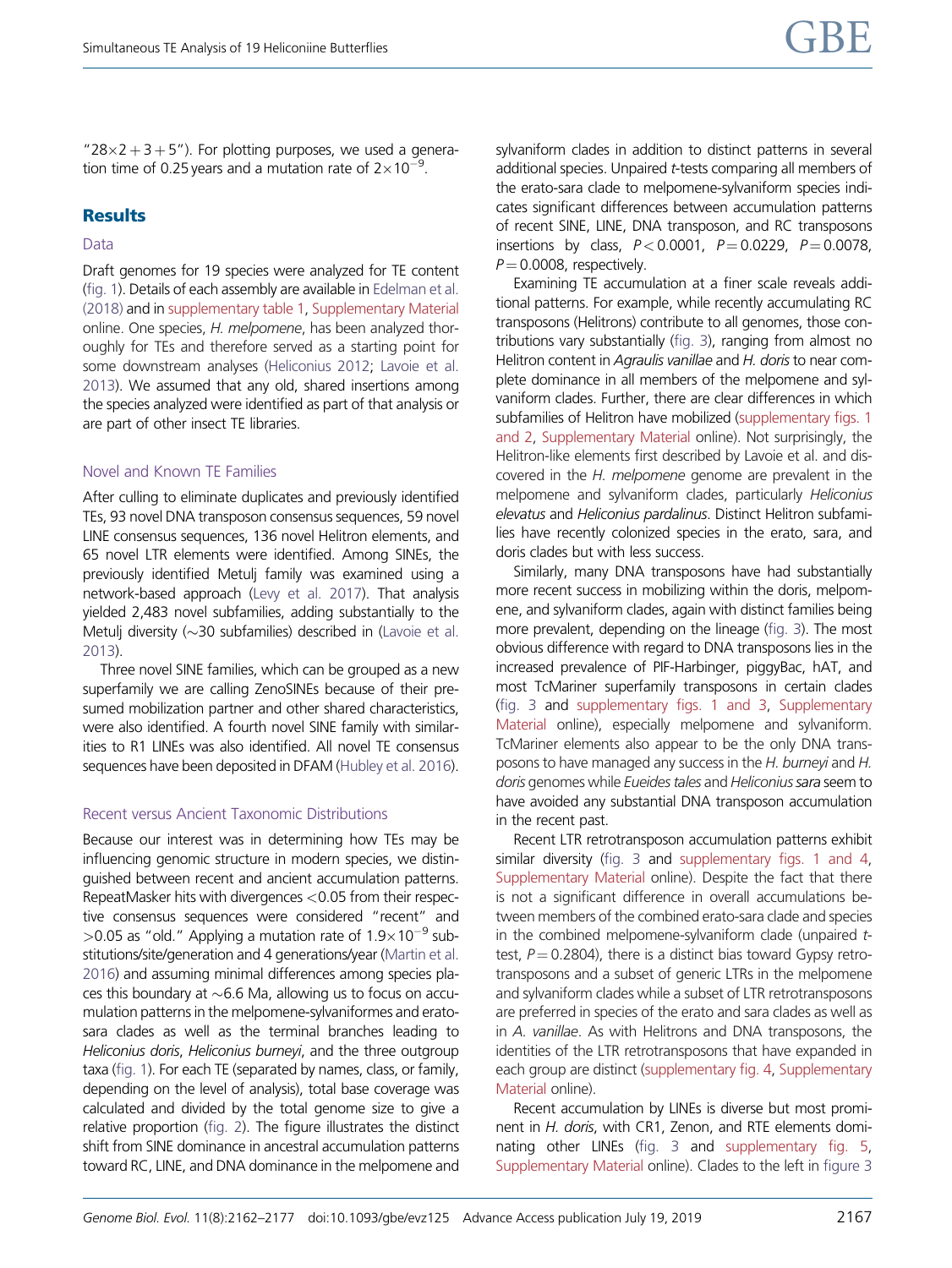<span id="page-6-0"></span>

FIG. 2.—Stacked bar plots of TE proportions categorized as "old," "young," and "all" in each species examined. The combined plot at the bottom represents all data in the context of genome size. Species and their phylogenetic relationships [\(fig. 1\)](#page-2-0) are depicted on the x axis. Abbreviations are as described in [supplementary table 1,](https://academic.oup.com/gbe/article-lookup/doi/10.1093/gbe/evz125#supplementary-data) [Supplementary Material](https://academic.oup.com/gbe/article-lookup/doi/10.1093/gbe/evz125#supplementary-data) online. Briefly, the first letter indicates genus, and the following three (or four) letters, except in the cases of Heliconius hecale and H. hecalesia, indicate species as listed in [figure 1](#page-2-0). Values on the y axis are genome proportions calculated as described in the text or total bp representation.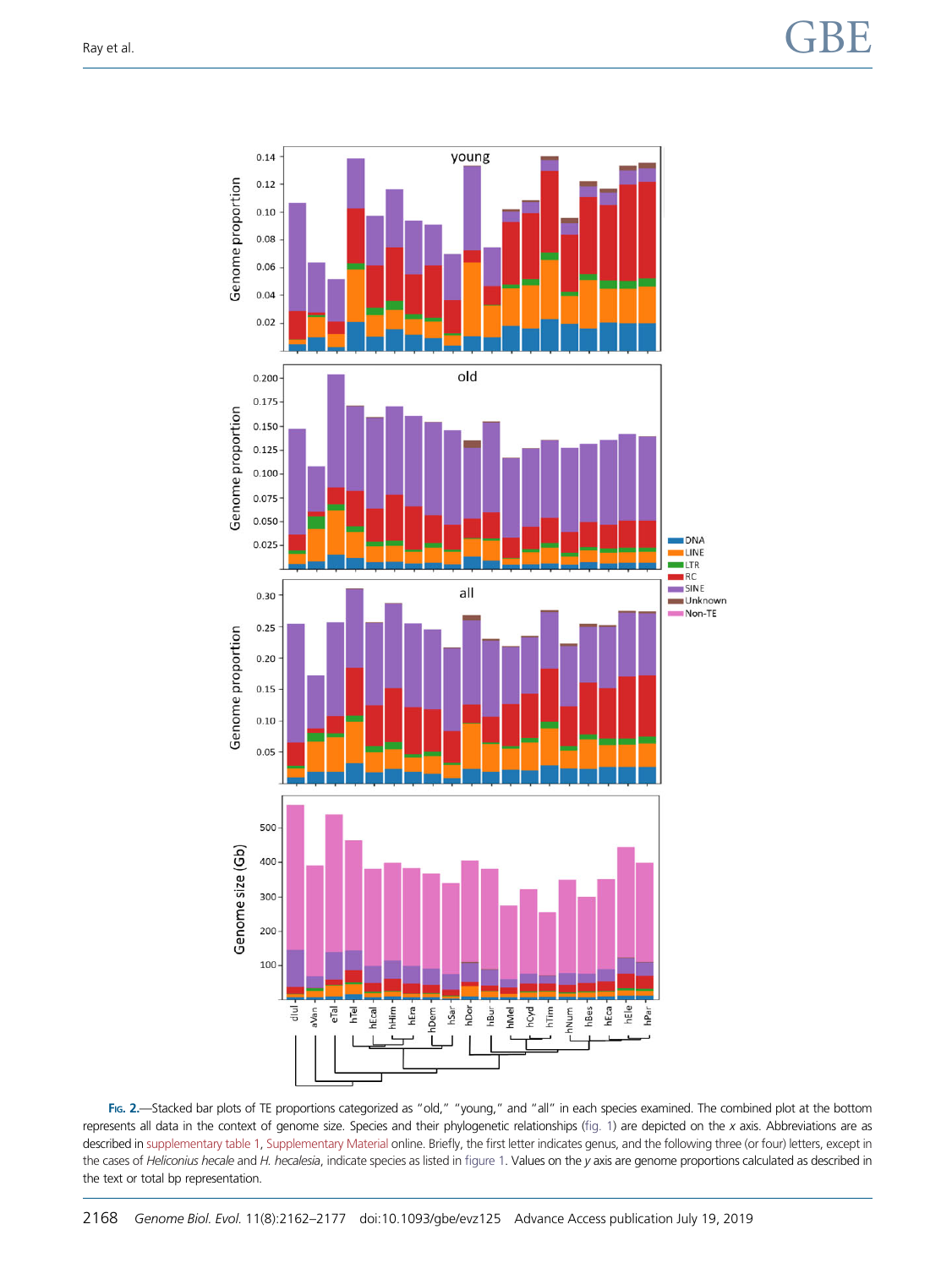<span id="page-7-0"></span>

FIG. 3.—Recent contributions to genome content from each of the four TE classes examined. Axes and abbreviations are as described in [figure 2.](#page-6-0) Rolling circle (RC) transposons, Helitrons, are depicted as part of the DNA transposon plot.

have generally experienced much lower levels of recent non-LTR retrotransposon accumulation. In these clades, though, a variety of short, nonautonomous Penelope elements are much more prominent, especially in Heliconius telesiphe. R2-Hero elements make up a large relative proportion of LINE-occupied space in A. vanillae. As with the previous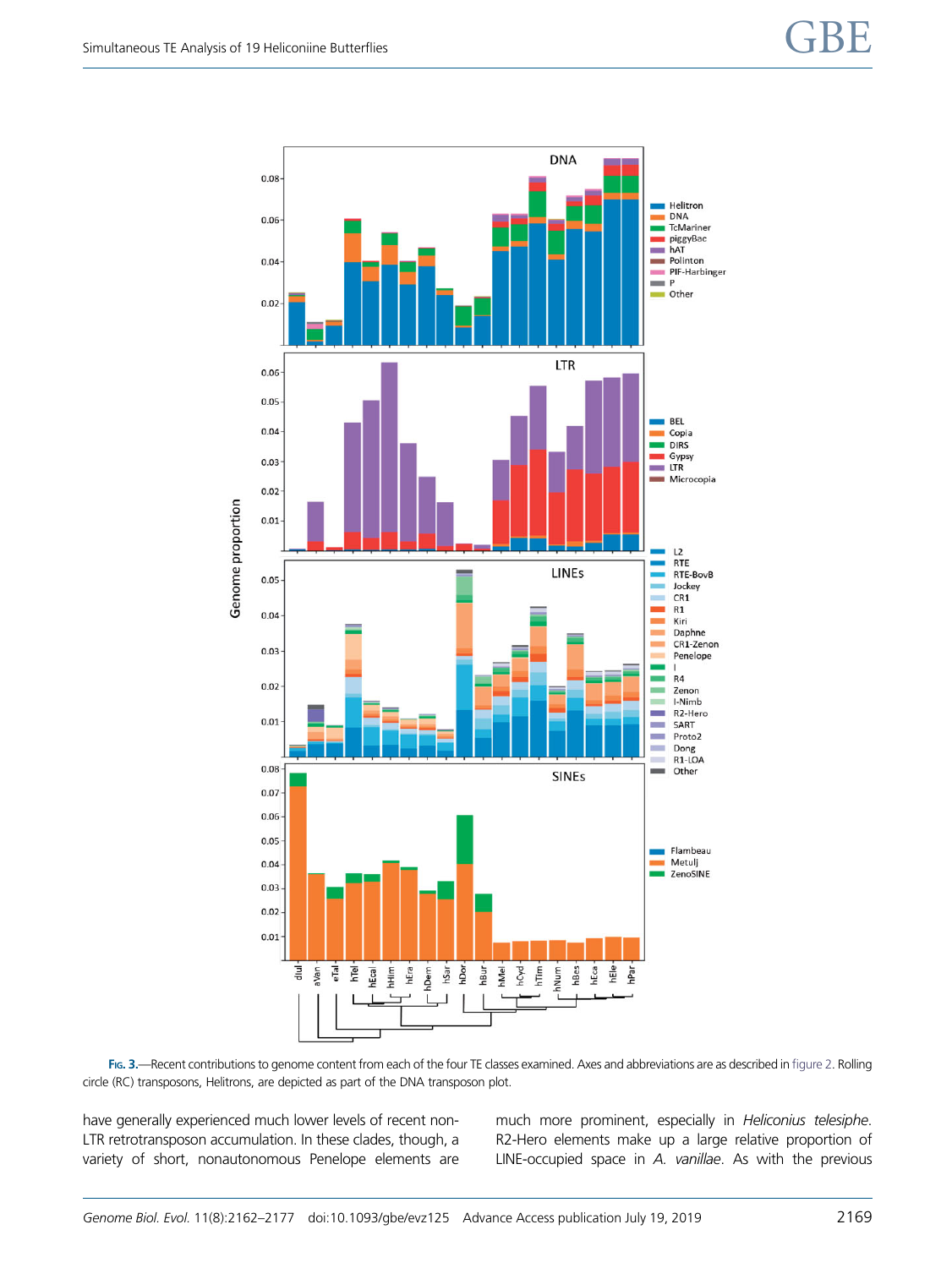<span id="page-8-0"></span>classes, LINE identities are highly lineage-specific [\(supplemen](https://academic.oup.com/gbe/article-lookup/doi/10.1093/gbe/evz125#supplementary-data)[tary figs. 1 and 5](https://academic.oup.com/gbe/article-lookup/doi/10.1093/gbe/evz125#supplementary-data), [Supplementary Material](https://academic.oup.com/gbe/article-lookup/doi/10.1093/gbe/evz125#supplementary-data) online).

In many genomes, SINEs are the most prevalent TE component by genome proportion. As is apparent in [figure 2](#page-6-0) and [supplementary figure 6](https://academic.oup.com/gbe/article-lookup/doi/10.1093/gbe/evz125#supplementary-data), [Supplementary Material](https://academic.oup.com/gbe/article-lookup/doi/10.1093/gbe/evz125#supplementary-data) online, this is also the case for several heliconiines. The Metulj family make the most significant recent contributions in clades other than melpomene and sylvaniform. ZenoSINEs are present only in those same clades. Heliconius doris is an exception, with nearly as much accumulation from ZenoSINEs as from Metulj. Indeed, the distribution of ZenoSINEs is a puzzle. In addition to their presence in H. doris, and to a lesser extent H. burnevi, they are found primarily in E. tales and members of the erato and sara clades. ZenoSINEs are essentially absent from members of the melpomene and sylvaniform clades (table 1). We examined the raw RepeatMasker output from each genome for the presence of any ZenoSINE elements >100 bp

#### Table 1

Total Numbers of SINE Insertions >100 bp Present from Each Family Described in the 19 Genomes Examined

|       | <b>Counts</b>             |                |              |                |        |                 |  |  |  |  |
|-------|---------------------------|----------------|--------------|----------------|--------|-----------------|--|--|--|--|
| Taxon | <b>Brushfoot Flambeau</b> |                | Fritillar    | Julian         | Metulj | <b>ZenoSINE</b> |  |  |  |  |
| dlul  | 385                       | 134            | 10           | 16505          | 555536 | 16907           |  |  |  |  |
| aVan  | 13                        | 3              | 1248         | 4              | 172584 | 80              |  |  |  |  |
| eTal  | 21                        | $\Omega$       | 7            | 12             | 429689 | 11618           |  |  |  |  |
| hTel  | 7                         | 8              | 0            | $\overline{2}$ | 301411 | 6405            |  |  |  |  |
| hEcal | $\overline{2}$            | $\overline{4}$ | $\mathbf{1}$ | $\Omega$       | 261271 | 4172            |  |  |  |  |
| hHim  | 6                         | 8              | $\Omega$     | $\Omega$       | 280969 | 1492            |  |  |  |  |
| hEra  | 0                         | $\Omega$       | $\Omega$     | $\Omega$       | 266446 | 1440            |  |  |  |  |
| hDem  | 4                         | $\Omega$       | $\Omega$     | $\Omega$       | 248026 | 2012            |  |  |  |  |
| hSar  | 0                         | 1              | 0            | $\Omega$       | 231573 | 9139            |  |  |  |  |
| hDor  | 14                        | $\Omega$       | $\Omega$     | $\Omega$       | 250770 | 30999           |  |  |  |  |
| hBur  | 15                        | $\Omega$       | 0            | $\mathbf{1}$   | 243679 | 11912           |  |  |  |  |
| hMel  | 2                         | $\Omega$       | 0            | $\Omega$       | 147575 | 7               |  |  |  |  |
| hCyd  | 5                         | $\Omega$       | 0            | $\Omega$       | 172064 | 18              |  |  |  |  |
| hTim  | 3                         | $\Omega$       | $\Omega$     | $\Omega$       | 135749 | 15              |  |  |  |  |
| hNum  | 4                         | $\Omega$       | $\Omega$     | $\Omega$       | 200506 | 14              |  |  |  |  |
| hBes  | 5                         | $\Omega$       | $\Omega$     | $\Omega$       | 160502 | 25              |  |  |  |  |
| hEca  | 6                         | $\mathbf{1}$   | 0            | $\Omega$       | 204966 | 28              |  |  |  |  |
| hEle  | 10                        | 1              | 0            | $\Omega$       | 266629 | 32              |  |  |  |  |
| hPar  | 6                         | 0              | 0            | $\Omega$       | 232673 | 21              |  |  |  |  |

NOTE.-Color coding indicates relative counts, darker green depicts higher numbers in each category.

in length. Counts ranged from 5 to 21 in the melpomene and sylvaniform clades. Sixty-two were found in A. vanillae, and only 12 were identifiable in Dryas iulia. Examination of the extracted hits on a clade by clade basis reveals that relatively few are likely to be genuine ZenoSINE elements. All of the hits from A. vanillae and members of the melpomene and sylvaniform clades were about half the size of the average ZenoSINE consensus, truncated at the  $5'$  end. For hits in the D. *julia* genome, the hits were also short but the truncation occurred at the  $3'$  end. We suggest that the vast majority, if not all, such low-copy number hits in table 2 follow are similarly false positives.

Besides ZenoSINEs, four additional new families were identified. Two of these, Flambeau, and Julian SINEs are restricted to D. iulia. Brushfoot is also restricted to D. iulia within heliconiines but has some resemblance to a possible cousin in the genome of the pierid butterfly, Leptidea sinapis. Fritillar SINEs are restricted to the A. vanillae genome. With the exception of Julian, all are present at relatively low numbers (table 1). Further, our analysis of the rates of evolution of new TE lineages suggests that the erato-sara common ancestor, H. doris, and the outgroups were hotbeds of new SINE subfamily emergence (table 2), each associated with dozens of new subfamilies, while the melpomene and sara clades are host to a single novel subfamily.

#### SINE/LINE Partnerships

The 3' ends of SINEs are often very similar to their LINE partner [\(Ohshima and Okada 2005](#page-15-0)). Previous efforts by [Lavoie et al.](#page-14-0) [\(2013\)](#page-14-0) were unsuccessful in determining the LINE partner for Metulj, but based on our more complete analysis of the TE content of all 19 genomes, we now suspect that it is mobilized by an RTE family LINE ([supplementary fig. 7](https://academic.oup.com/gbe/article-lookup/doi/10.1093/gbe/evz125#supplementary-data)A, [Supplementary Material](https://academic.oup.com/gbe/article-lookup/doi/10.1093/gbe/evz125#supplementary-data) online). ZenoSINE, Fritillar, and Flambeau show similarity between their tails and the tail of LINEs from the Zenon family [\(supplementary fig. 7](https://academic.oup.com/gbe/article-lookup/doi/10.1093/gbe/evz125#supplementary-data)B, [Supplementary Material](https://academic.oup.com/gbe/article-lookup/doi/10.1093/gbe/evz125#supplementary-data) online), suggesting a similar relationship. Flambeau exhibits  $3'$  similarity with R1 LINEs (data not shown).

#### Table 2

TE Origination Rate Calculations for Relevant Terminal and Internal Branches on the Heliconiine Tree [\(fig. 1](#page-2-0))

| Branch                                 | <b>Branch Time</b> | <b>Threshold score</b> | <b>Branch-specific TEs</b> | <b>TE origination Rate</b> | <b>DNA</b> |          | <b>RC LTR</b> | LINE     | <b>SINE</b> | Space contribution (Mb) |
|----------------------------------------|--------------------|------------------------|----------------------------|----------------------------|------------|----------|---------------|----------|-------------|-------------------------|
| D. iulia                               | 26.2 mya - present |                        | 136                        | 5.19                       | 6          |          |               |          | 118         | 85.2                    |
| A. vanillae                            | 23.8 mya - present |                        | 58                         | 2.44                       |            |          |               | 22       | 29          | 35.7                    |
| E. tales                               | 18.4 mya - present |                        | 58                         | 3.15                       | 3          | 3        |               | 15       | 41          | 36.9                    |
| Heliconius ancestral branch            | 18.4 mya-11.1 mya  | 14                     |                            | 0.27                       | $\Omega$   |          |               |          |             | not examined            |
| erato-sara ancestral branch            | 11.1 mya - 5.8 mya | 5.5                    | 102                        | 19.32                      | 2          |          |               | 3        | 88          | 23.9                    |
| erato ancestral branch                 | 5.8 mya - 4.7 mya  | 3.5                    | 9                          | 1.55                       |            |          |               | $\Omega$ |             | not examined            |
| H. telesiphe                           | 4.7 mya - present  |                        |                            | 0.64                       |            | $\Omega$ | $\Omega$      | $\Omega$ |             | not examined            |
| H. demeter                             | 5.0 mya - present  |                        |                            | 0.20                       | $\Omega$   | $\Omega$ |               | $\Omega$ |             | not examined            |
| H. sara                                | 5.0 mya - present  |                        |                            | 0.80                       | $\Omega$   |          |               | $\Omega$ |             | not examined            |
| H. doris                               | 11.1 mya - present |                        | 104                        | 9.37                       | $\Omega$   |          | $\Omega$      | 15       | 91          | 22.3                    |
| H. burneyi                             | 6.6 mya - present  |                        | 15                         | 2.26                       | 3          | 0        |               | 6        | 8           | not examined            |
| melpomene-sylvaniform ancestral branch | 6.6 mya - 2.8 mya  | 7.5                    | 130                        | 34.67                      | 31         | 20       | 13            | 65       |             | 23.4                    |

NOTE.—Color coding indicates relative counts and rates, darker green depicts higher numbers in each category.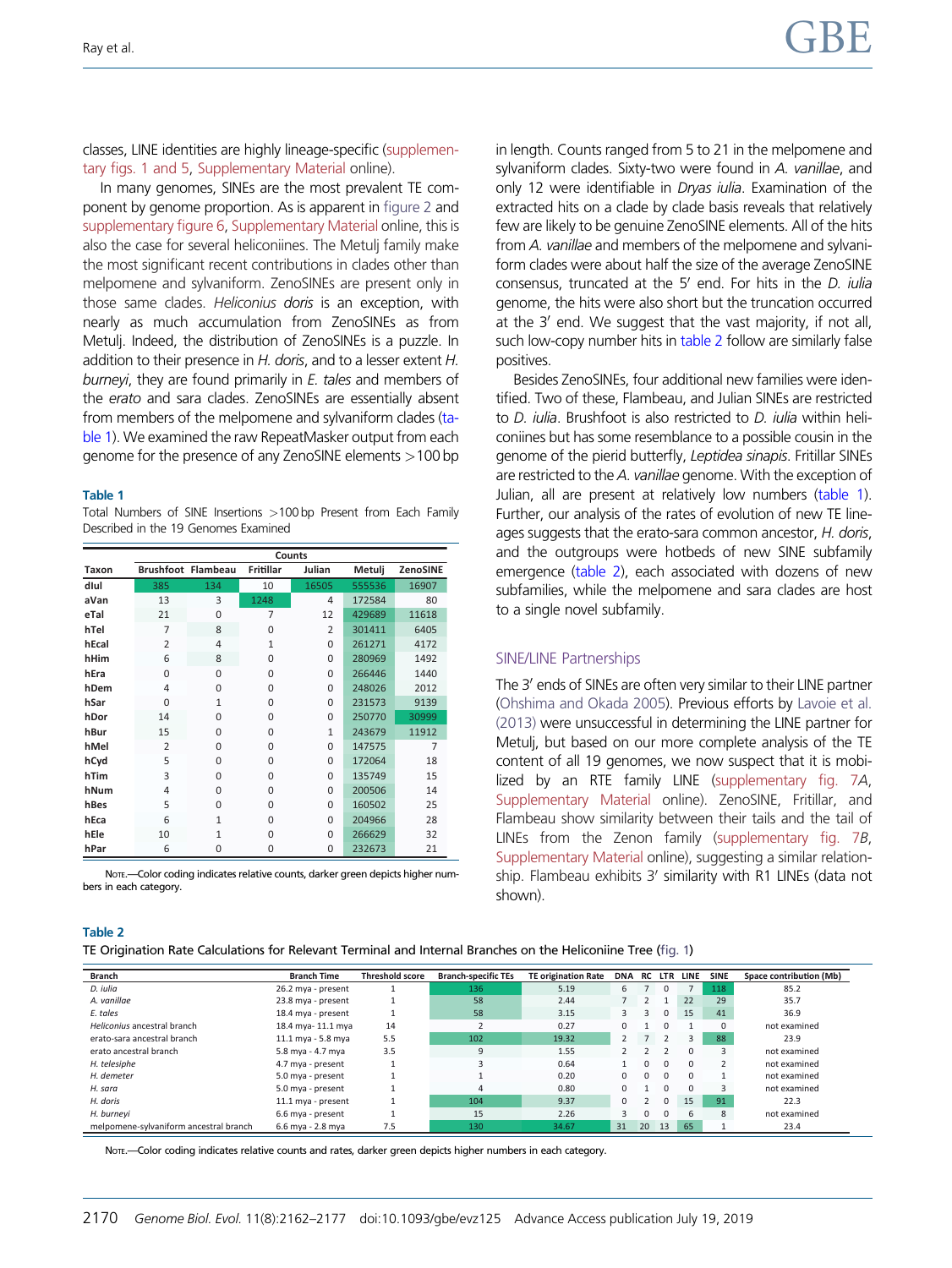The SINE tail may influence the success of the SINE in hijacking the LINE enzymatic machinery at the ribosome [\(Dewannieux and Heidmann 2005](#page-14-0)). Our investigations into the evolution of the 3' tail revealed informative patterns ([sup](https://academic.oup.com/gbe/article-lookup/doi/10.1093/gbe/evz125#supplementary-data)[plementary fig. 8,](https://academic.oup.com/gbe/article-lookup/doi/10.1093/gbe/evz125#supplementary-data) [Supplementary Material](https://academic.oup.com/gbe/article-lookup/doi/10.1093/gbe/evz125#supplementary-data) online). In most Heliconius, young Metulj show a distinct bias toward A and T over G and C and A:T ratios are biased slightly toward T in young insertions, a signal not observed in older elements. The A prevelance over C and G is slightly higher in members of the erato and sara clades and distinctly higher in *D. iulia*, *A. vanil*lae, and H. doris.

Because of the apparent partnership that has evolved between these SINEs and their partner LINEs, one might expect similar recent accumulation profiles. However, no relationship between the accumulation patterns is easily resolvable ([fig. 4](#page-10-0)). Indeed, while there does appear to be some mirroring in H. doris, H. burneyi, and possibly in the erato and sara clades, the accumulation patterns observed in melpomene and sylvaniform are essentially opposite. A similar lack of correspondence in landscapes is apparent for ZenoSINE and Zenon LINEs. Examining correllations between recently accumulated SINEs and LINEs also reveals no discernable pattern [\(supplementary](https://academic.oup.com/gbe/article-lookup/doi/10.1093/gbe/evz125#supplementary-data) [fig. 9](https://academic.oup.com/gbe/article-lookup/doi/10.1093/gbe/evz125#supplementary-data), [Supplementary Material](https://academic.oup.com/gbe/article-lookup/doi/10.1093/gbe/evz125#supplementary-data) online). While the expected high correspondence between ZenoSINE and Zenon LINEs is observed, so are high correlations with Dong and RTE-BovB. Further, the expected correlation between RTE-type LINEs and Metulj is not observed.

# SINE Birth and Death

Four of the novel SINEs likely originated recently within the Heliconiini. A BLAST search of all taxa excluding Heliconius in the NCBI WGS database using ZenoSINE consensus sequences yields only severely truncated and low similarity hits in the genomes of other lineages. Analysis of Fritillar suggested that it is restricted to A. vanillae, strongly suggesting that it originated in that lineage. The BLAST search produced 12 high similarity, partial hits to the fellow nymphalid butterfly Vanessa tameamea (the Kamehameha butterfly,  $GCA_002938995.1$ ). The hits are limited to the 5' (likely tRNA-derived) half of the SINE suggesting that these are merely hits to a similar precursor tRNA in that genome.

ZenoSINE subfamilies are similarly restricted to a subset of heliconiine lineages ([figs. 3](#page-7-0) and [4\)](#page-10-0), suggesting an origin near the base of the heliconiine clade. Our BLAST search yielded hits only to Heliconius aoede (GCA\_900068225.1), which is sister to the doris–wallacei–melpomene–sylvaniform assemblage. Questions that will be addressed below exist on how the current distribution came to be.

Metulj are present in all species examined, suggesting that their origin is more ancient but at least prior to the diversification of the Heliconiini. A BLAST search of the NCBI WGS database yields hits only in heliconiine genomes thus far deposited with NCBI. Similar results are obtained by a broader search of all insect nucleotides in the database. Thus, while a specific point of origin cannot be identified, we suggest that Metulj originated with the clade or shortly thereafter. The lack of any substantial recent accumulation in members of the melpomene and sylvaniform clades [\(fig. 3](#page-7-0)) strongly suggest that Metulj is dead or dying in those lineages.

# TE Origination Rates

[Table 2](#page-8-0) details the rates at which various branches in the phylogeny gained novel TEs. In agreement with much of the data presented earlier, the erato and sara clades along with H. doris and the three outgroups have been home to intensive SINE diversification while the melpomene and sylvaniform clades have played host to origination events for most other categories. The highest rates of TE origination appear to center on the ancestors of each of the two major subclades and in H. doris.

Using this information, we determined amounts of lineage-specific TE-derived DNA contributions along selected branches of the tree ([supplementary file 1](https://academic.oup.com/gbe/article-lookup/doi/10.1093/gbe/evz125#supplementary-data), [Supplementary](https://academic.oup.com/gbe/article-lookup/doi/10.1093/gbe/evz125#supplementary-data) [Material](https://academic.oup.com/gbe/article-lookup/doi/10.1093/gbe/evz125#supplementary-data) online). Substantial contributions to genome diversity were observed. For example, at least 15% ( $\sim$ 85 Mb) of the D. iulia genome is uniquely TE-derived when compared with any other species analyzed with most of that content  $(\sim 11\%$ ,  $\sim$  62 Mb) derived from lineage-specific SINEs. Around 5.5% (22 Mb) of the H. doris genome is unique to that lineage. Clade-specific TE contributions to the erato-sara and melpomene-sylvaniform clades are similar, averaging 5.9%  $(\sim$ 24 Mb) and 6.9%  $(\sim$ 23 Mb), respectively. Not surprisingly given the observations above, those contributions are quite distinct, with SINEs making up the majority of novel DNA  $(\sim$ 15 Mb) in the erato-sara clade and DNA transposons comprising the majority ( $\sim$  18 Mb) in members of melpomene and sylvaniform.

# PSMC Analyses of Historical Effective Population Size

The CArrier SUbpopulation (CASP) hypothesis of [Jurka et al.](#page-14-0) [\(2011\)](#page-14-0) suggests that current TE diversity in a genome could be driven primarily by historical population subdivision, that is, increased historical population subdivision is positively correlated with increased current TE diversity. To test this prediction, we estimated historical  $(N_e)$  using the Pairwise Sequentially Markovian Coalescent (PSMC) model. For all species we tested, a reduction in effective population sizes, which could be indicative of increased population subdivision, is apparent between  $\sim$  40,000 and 100,000 years ago.

# Genome Size Correlations

Recently, [Talla et al. \(2017\)](#page-15-0) found that genome size in woodwhite butterflies (Leptidea) correlated strongly with TE accumulation. To determine if the same phenomenon was observable in heliconiines, we followed [Talla et al. \(2017\)](#page-15-0) and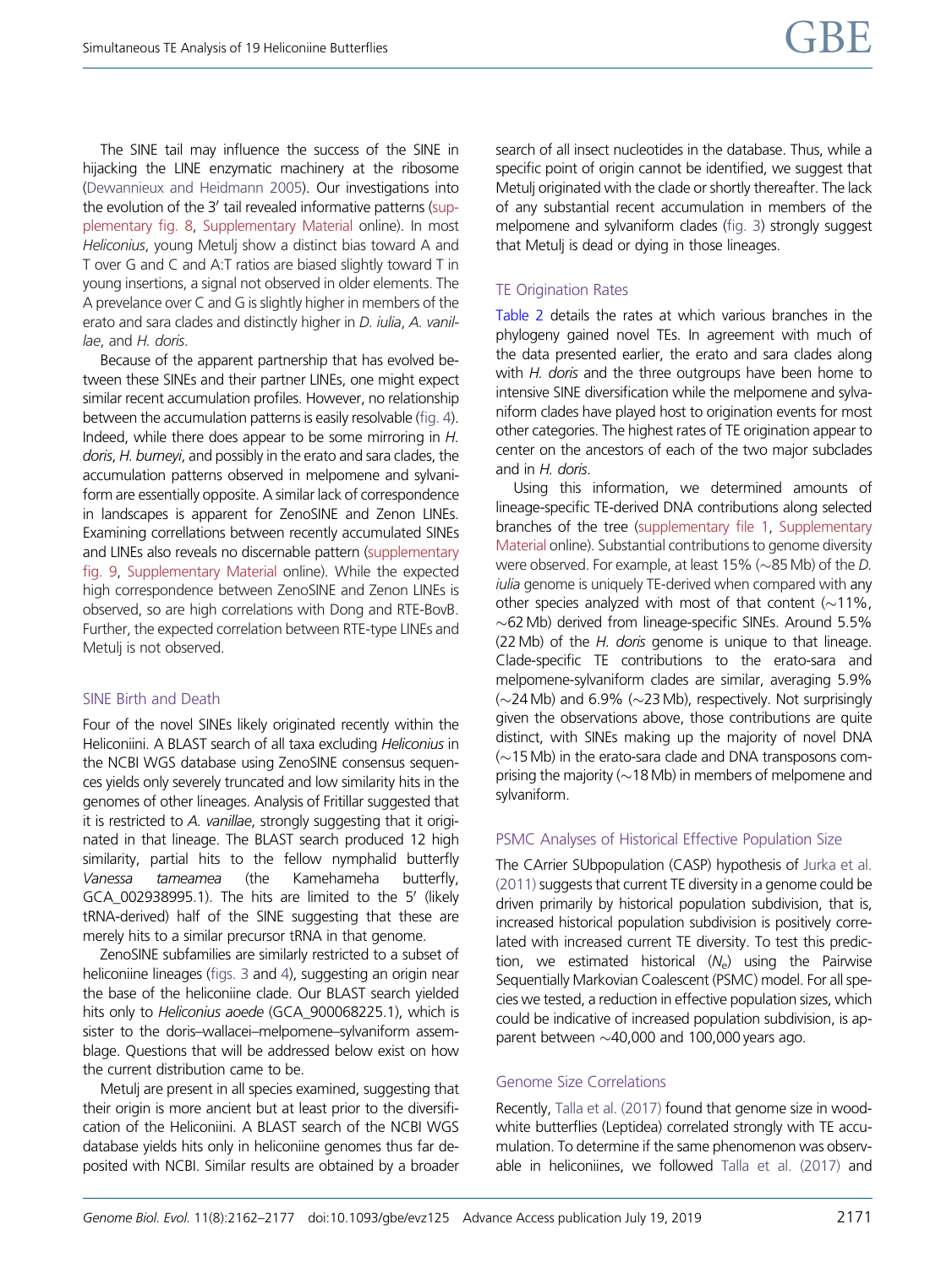# <span id="page-10-0"></span>Ray et al.  $\begin{array}{c}\n\text{GBE}\n\end{array}$



FIG. 4.—TE landscape plots for Metulj-RTE partners (left column) and ZenoSINE-Zenon partners (right column) in the four species divisions analyzed. The x axis depicts the estimated time of accumulation of the TE using the mutation rate described in the text. y axes depict genome proportions occupied by the TE for any given time on the x axis. Values for SINE-derived DNA are on the left axes and values for LINE-derived DNA are on the right axes.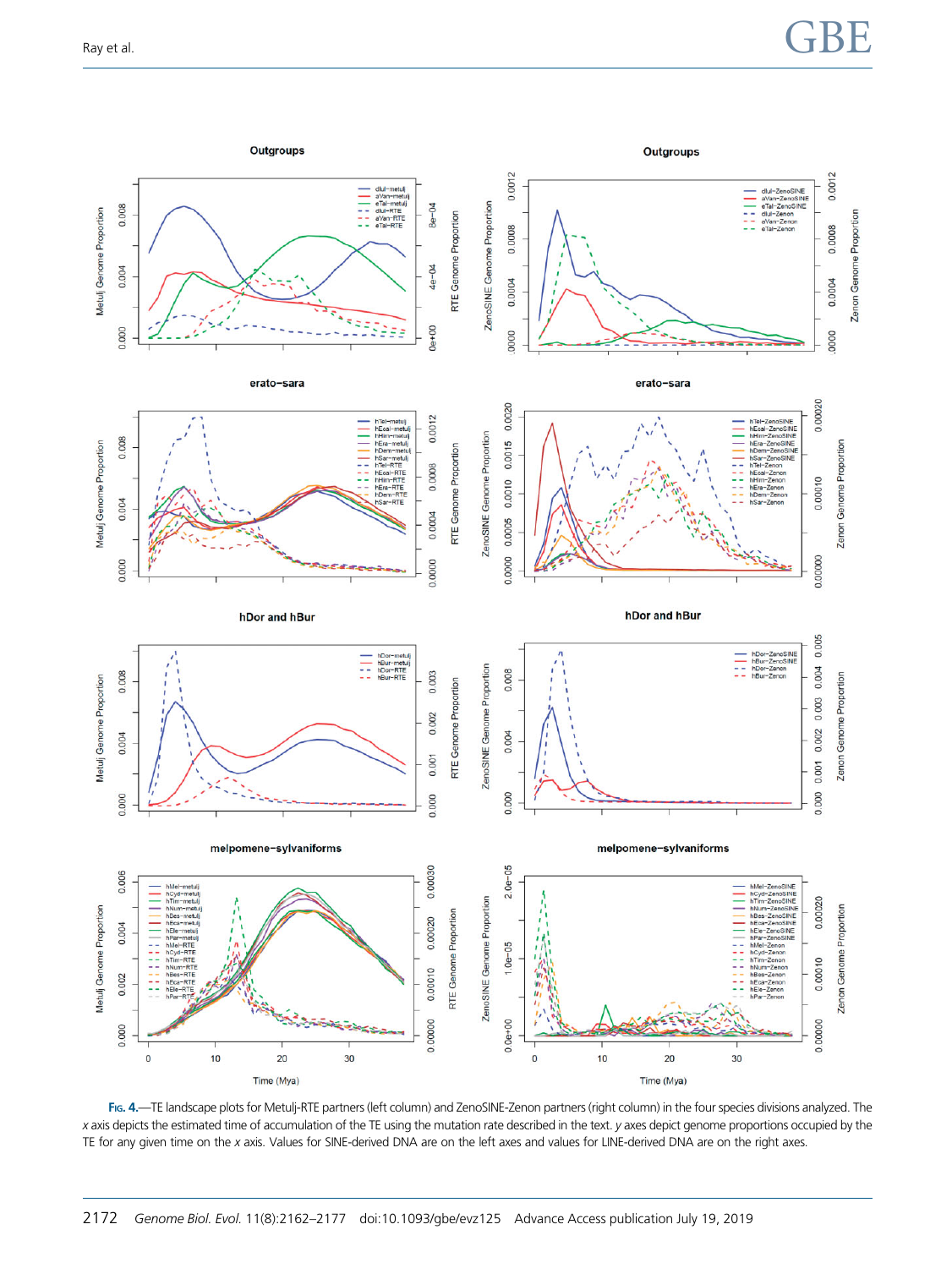calculated a linear model of genome size as a function of TE length, and found no significant correlation  $(P=0.11)$ . However, we did find a marginally significant correlation of genome size with TE count ( $P = 0.0165$ ). We repeated the analysis accounting for phylogenetic relatedness using the pic function in the R package ape v5.1 using a tree generated from concatenated, noncoding, fully aligned regions to perform the phylogenetic correction (Edelman et al). Our results were consistent, though for both comparisons relatedness did account for some of the variation (TE length  $P = 0.306$ , TE count  $P = 0.0275$ ). All following analyses were performed with this phylogenetic correction.

Because these species diverged very recently, we hypothesized that recent insertions may be more relevant for differences in genome size. However, this was not consistent with the data. When only considering TE insertions with divergence values <0.05, we found no association of genome size with either TE length ( $P = 0.0891$ ) or TE count ( $P = 0.482$ ).

To determine if any one element could be influencing genome size evolution, we next classified each insertion based on both class and family and analyzed each independently. For the full data (recent and old elements), after correcting for multiple comparisons, only I.Nimb elements were significantly associated with genome size (I.Nimb length  $P = 5.17e^{-3}$ , I.Nimb count  $P = 8.76e^{-5}$ ). However, I.Nimb elements make up only a small fraction of the genome, and the pattern appears to be driven by two outliers, H. telesiphe and E. tales [\(supplementary fig. 10,](https://academic.oup.com/gbe/article-lookup/doi/10.1093/gbe/evz125#supplementary-data) [Supplementary Material](https://academic.oup.com/gbe/article-lookup/doi/10.1093/gbe/evz125#supplementary-data) online). For the recent elements, again a single element, Penelope, is associated with genome size ([supplementary fig. 11,](https://academic.oup.com/gbe/article-lookup/doi/10.1093/gbe/evz125#supplementary-data) [Supplementary Material](https://academic.oup.com/gbe/article-lookup/doi/10.1093/gbe/evz125#supplementary-data) online), but here the association is with count alone, and again it appears to be driven by the high density of Penelope in H. telesiphe (Penelope length P=0.059, Penelope count P = 1.1e $^{-4}$ ).

# **Discussion**

TE distributions and expansion dynamics can reveal vital information about evolutionary processes. For example, taxonomic disparities in the distribution of a TE family is a sign of possible horizontal transfer among disparate lineages. The presence of high numbers of orphaned TE fragments is an indicator of high rates of nonhomologous recombination that acts to remove DNA from the genome, impacting genome sizes. Thus, detailed examinations of TE content are an important step in understanding how genomes evolve. This work is the first large-scale, comprehensive analysis of TE dynamics in a coherent clade and reveals substantial information on how TEs play into heliconiine genome diversification. Our analysis of recent accumulation patterns reveals that clear taxonomic differences have evolved with regard to the relative success of TE families across the clade.

The most obvious differences are apparent shifts in TE success in proliferating in each clade. A basal divergence in TE accumulation has evolved in Heliconius, with members of the melpomene and silvaniform clades showing a bias for RC transposons, DNA transposons, and LINEs. Meanwhile, their cousins in the erato and sara clades have been host to substantial recent SINE accumulations. Two other Heliconius species examined appear to have undertaken divergent strategies. Heliconius doris seems to split the difference between the "right" and "left" clades in [figure 3](#page-7-0) in allowing substantial accumulation from both SINEs and LINEs in the recent past while H. burneyi has restricted the proliferation of nearly all TEs without regard to class membership.

SINEs are often the most numerous TEs in eukaryotes. For example, while LINEs outstrip SINEs in the human genome by mass, the number of SINE insertions in our genomes surpasses LINEs by an order of magnitude [\(Lander et al. 2001](#page-14-0)). With such high copy numbers, SINEs are responsible for significant structural changes and therefore deserve special attention [\(Wang and Kirkness 2005\)](#page-15-0). SINEs are also relatively shortlived residents of many genomes, often showing higher lineage-specificity when compared with their LINE partners. This pattern is observed in the present study as we can identify all three phases of a SINE life cycle, birth, expansion, and (potentially) death.

Examination of Metulj elements suggest an interesting history. Their unambiguous presence in all species makes it clear that they evolved in the common ancestor of Heliconiini. However, their recent expansion is restricted to only a subset of the taxa examined. This suggests lineage-specific mechanisms acting to either silence this family either through active mechanisms or via self-downregulation or through massive increases in SINE mobilization. Depicting the data as TE landscapes suggests a combination of these mechanisms [\(fig. 4\)](#page-10-0). Applying the neutral substitution rate of [Martin et al. \(2016\)](#page-14-0) to divergence values, one can see that all members of Heliconius and E. tales experienced a peak of Metulj activity  $\sim$ 25 Ma. This timing corresponds well with the time that a common ancestor of these species existed [\(fig. 1](#page-2-0)). After the initial Heliconius divergence, all species exhibit a decline in TE accumulation as one moves toward the present, but this is followed by resurgences in all lineages except of melpomene and silvaniforms. Indeed, the lack of variability in recent Metulj content [\(fig. 3\)](#page-7-0) suggests a rapid cessation of activity in the common ancestor of these clades.

The reason for the death of Metulj in the latter clades is unclear, as is the cause of the resurgence in other species. Why any SINE goes extinct is unknown and could be influenced by multiple factors including genomic defenses, the quiescence of the partner LINE, mutations in the SINEs themselves, and population genetic processes (see below). The evolution of new subfamilies requires mobilization of the elements. Thus, the lack of any new subfamilies that are unique to this clade suggests a cessation of retrotransposition. If we are correct in our conclusion that RTE LINEs are responsible for Metulj mobilization, some clues may be found by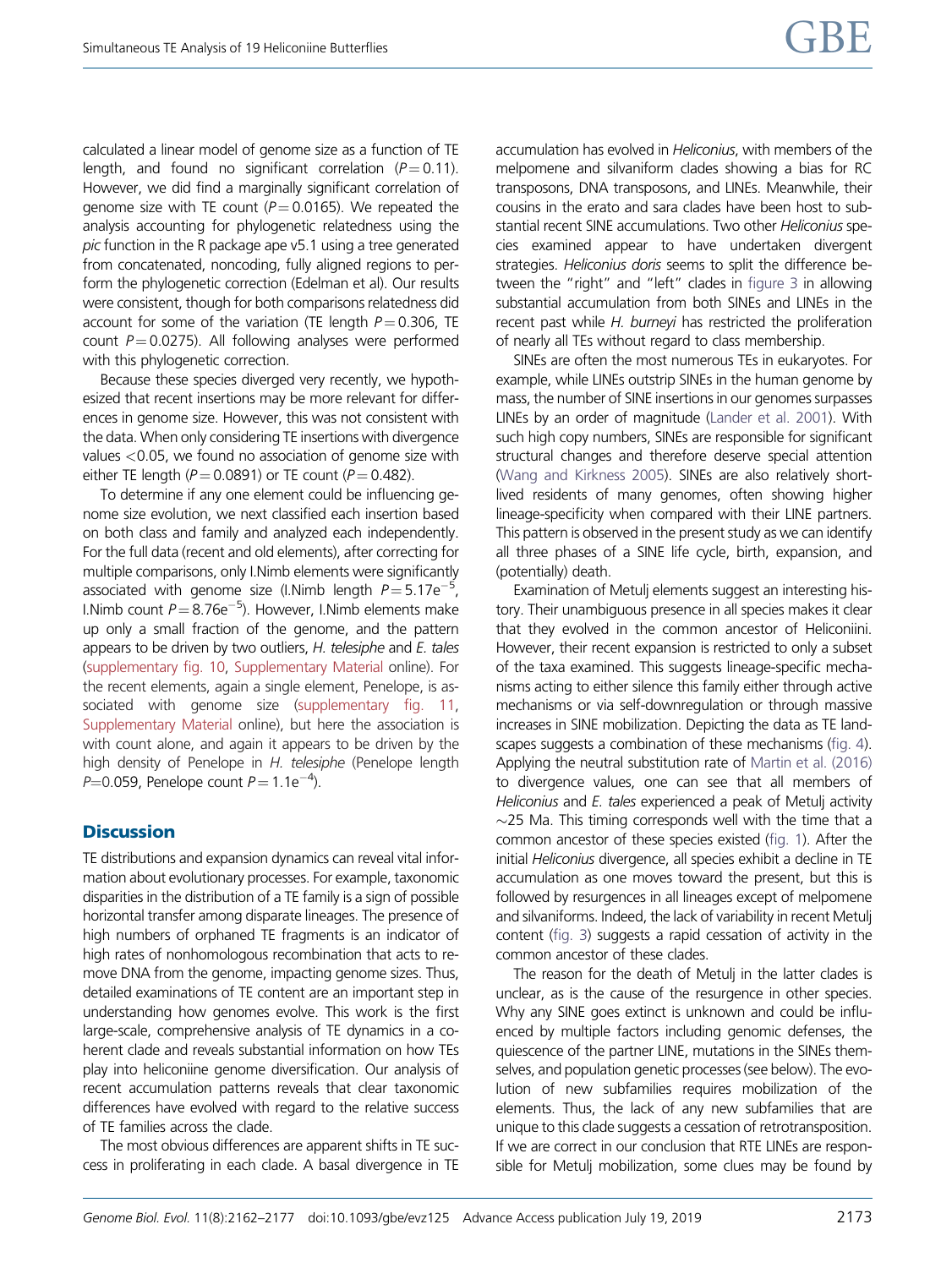examining those elements. One potential explanation is to view the SINE-LINE relationship not as a partnership but as a competition for the enzymatic machinery produced by LINEs. If the SINEs are particularly effective at hijacking that machinery, it may be possible for them to suppress LINE mobilization to some extent, even to the eventual demise of the LINE partner, as was recently hypothesized in sigmodontine rodents [\(Yang et al. 2019\)](#page-15-0). Our analysis of Metulj tails suggests that the ancestral tail of Metulj SINEs was A-rich and that a switch toward tails containing more T residues may be involved in the success of this SINE in the erato and sara clades. This hypothesis does not, however, hold true for D. iulia, A. vanillae, or H. doris, which have all experienced high rates of recent Metuli accumulation but exhibit a bias toward A nucleotides in their tails. These results suggest that the reasons for the differential success in heliconiine genomes may be many, and complex.

Not surprisingly, the outgroup species, with their deeper divergences, exhibit their own unique patterns. Dryas iulia, with the highest proportion of Metulj in its genome, experienced a recent surge in accumulation that outpaced any other heliconiine examined. Eueides tales mirrors the erato and sara clades while A. vanillae appears to have experienced a gradual increase in accumulation very recently.

Previous analyses [\(Lavoie et al. 2013\)](#page-14-0) suggested that larger TEs in Heliconius genomes are removed via nonhomologous recombination. This hypothesis is not refuted by our data. Examination of the TE landscape plots described earlier suggests that, unlike the pattern observed in mammalian genomes, where TEs remain as molecular fossils over large swaths of evolutionary time [\(Lander et al. 2001;](#page-14-0) [Waterston](#page-15-0) [et al. 2002\)](#page-15-0), there is substantial turnover of TEs in these butterfly genomes. For example, when examining the temporal accumulation landscapes of Metulj, a SINE that averages well under 300 bp, we can readily see evidence of ancient accumulation ([fig. 4](#page-10-0)). The LINE TE classes exhibit much less clear signatures: we rarely see ancient peaks in accumulation plots [\(supplementary fig. 12,](https://academic.oup.com/gbe/article-lookup/doi/10.1093/gbe/evz125#supplementary-data) [Supplementary Material](https://academic.oup.com/gbe/article-lookup/doi/10.1093/gbe/evz125#supplementary-data) online). This suggests that these genomes can rapidly diverge over evolutionary time once reproductive isolation is acquired, with distinct lineages retaining little ancient TE-derived homology from larger elements across their genomes.

Assuming the phylogeny proposed by [Kozak et al. \(2015\)](#page-14-0) and Edelman (submitted), the distribution of ZenoSINE elements is difficult to explain. The family is present at substantial numbers in E. tales, all members of the erato and sara clades, H. doris, and H. burneyi. Such a distribution could be explained by at least two scenarios. First is an ancient origin for the family in the common ancestor of the monophyletic group that includes E. tales and all members of Heliconius followed by not just a loss of activity in the melpomene and silvaniform clades but also by the removal of any previously existing insertions. The lack of any genuine ZenoSINEs (see Results) in these genomes makes this "ancient origin" hypothesis less likely. Second, it is possible that ZenoSINE evolved in only one of these lineages and this was followed by migration, either through horizontal transfer or hybridization, to the others. For example, one such scenario would be that this SINE evolved in the common ancestor of the erato and sara clades and managed to move to the other species in which it is found. Given the high tendency toward hybridization in the *Heliconius* overall ([Mavarez et al. 2006](#page-14-0); [Kronforst](#page-14-0) [2008;](#page-14-0) [Heliconius 2012;](#page-14-0) [Nadeau et al. 2012](#page-15-0)), this seems the more plausible scenario. However horizontal transfer, given that it could be a common phenomenon in insects [\(Peccoud](#page-15-0) [et al. 2017\)](#page-15-0), cannot be ruled out.

Rates of TE origination in Heliconiini follow some expected patterns. *Dryas julia*, with the longest branch on the tree has the highest fraction of branch-specific TEs ([table 2\)](#page-8-0). This would be expected given a relatively constant rate of TE origination and the ancient divergence that it represents. However, examination of Heliconius suggests that TE origination rates are not uniform along the tree. Instead, there is a burst of TE evolution during the early stages of Heliconius diversification, in particular on the branch leading to the melpomene and silvaniform subclades, which spans a period ranging from  $\sim$ 7–3 Ma. This corresponds well with the findings of Kozak et al. who identified a rapid increase in species diversification during the same period [\(Kozak et al. 2015\)](#page-14-0). Those authors proposed that environmental perturbation allowed for the invasion of new niches. This also corresponds with the periods of extensive cross-lineage hybridization found by Edelman et al. Collectively, this suggests that TEs may have been shuffled between lineages during this time. Such mixing could lead to "mismatching" in TE content versus TE defense machinery and subsequently permitted the extensive accumulation of different TEs in different lineages. While we do not yet have data to support such a scenario, similar mismatches have been shown to play a role in Drosophila reproductive isolation [\(Petrov et al. 1995\)](#page-15-0).

Indeed, these observations suggest potential differences in the ways that each species deals with genomic stress caused by TE mobilization and that TE defense strategies diverge rapidly in each lineage. This is consistent with the model of piRNA clusters acting as TE "traps" in which, upon an element's insertion into a cluster, a piRNA-based defense against that element is mounted [\(Lu and Clark 2010](#page-14-0)). As Heliconius butterflies diversified, different TEs would be expected to have fallen into piRNA traps evolving in each lineage, leading to different levels of response. This would yield clade-specific patterns similar to those observed here. With the detailed descriptions we have provided, this is a hypothesis that could eventually be tested.

TEs have been shown to respond to environmental stressors, thereby leading to substantial genomic instability [\(Rey](#page-15-0) [et al. 2016](#page-15-0)). Such instability has the potential, in turn, to provide novel genotypes and phenotypes upon which selection can act, either through direct changes to coding regions [\(Clark et al. 2006](#page-14-0)) or through perturbations of gene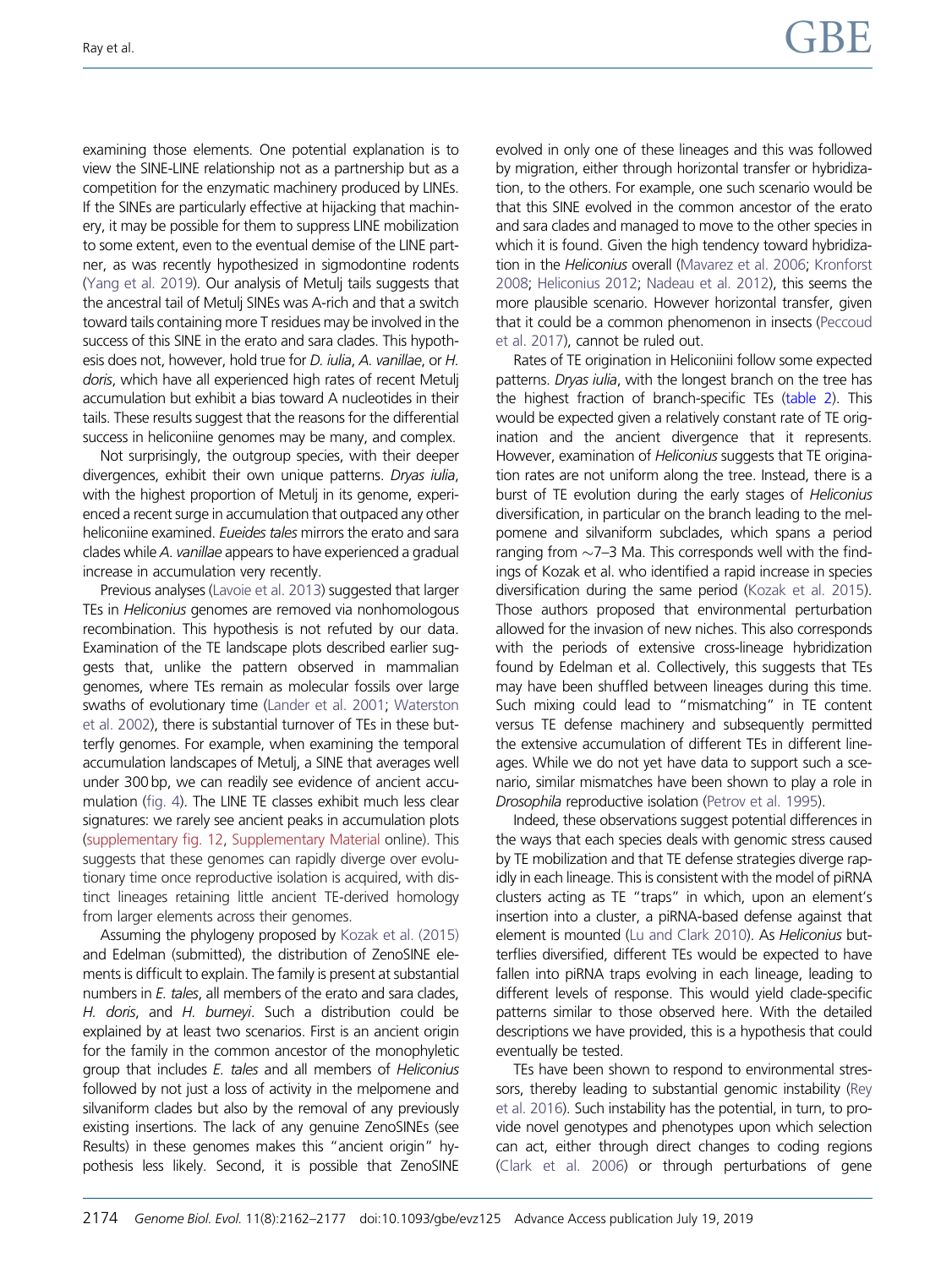<span id="page-13-0"></span>regulatory pathways (Chuong et al. 2016, 2017; [Trizzino et al.](#page-15-0) [2017](#page-15-0)). We suggest that the geologic and climatic upheaval described for this period [\(Gregory-Wodzicki 2000](#page-14-0); [Hoorn](#page-14-0) [et al. 2010](#page-14-0); [Jaramillo et al. 2010](#page-14-0); [Rull 2011;](#page-15-0) Blandin and Purser 2013), may have set this cascade into motion in Heliconiini. Indeed, one recent study found that regulatory elements that differed between the sister species Heliconius erato and Heliconius himera were enriched for LINE content [\(Lewis and Reed 2018\)](#page-14-0), suggesting an impact by LINEs on regulatory innovation.

Conversely to the above hypotheses, [Jurka et al. \(2011\)](#page-14-0) suggest that TEs should more accurately be viewed as "drifters accompanying population subdivision rather than the drivers of speciation." We cannot rule this out. Nor can we provide evidence in support of this scenario. The recent apparent reductions in overall  $N_e$  could help explain the high TE diversity in the erato, sara, melpomene, and silvaniform clades but confident inferences are difficult. Short generation times in butterflies obscure  $\mathcal{N}_{\rm e}$  estimates past  ${\sim}$ 1 Ma [\(supple](https://academic.oup.com/gbe/article-lookup/doi/10.1093/gbe/evz125#supplementary-data)[mentary fig. 13,](https://academic.oup.com/gbe/article-lookup/doi/10.1093/gbe/evz125#supplementary-data) [Supplementary Material](https://academic.oup.com/gbe/article-lookup/doi/10.1093/gbe/evz125#supplementary-data) online). That said, we cannot rule out a role for TE-driven diversification, even if the TEs themselves are not playing an active role in generating selectable traits.

Indeed, the observations presented here make it clear that differential TE activity and accumulation can act as a force for rapid genomic divergence regardless of whether they are drivers or passengers. Similar analyses of multiple taxa have been performed for other groups including squamates and birds ([Kapusta and Suh 2017](#page-14-0); [Pasquesi et al. 2018](#page-15-0)). In those studies, especially the squamates, similar shifts in TE content and accumulation were observed. However, those analyses examined much deeper divergences than the ones examined here. In examining much more closely related lineages, we demonstrate that the TE landscapes in members of a single genus can diverge rapidly due to differential TE dynamics. Lineages whose common ancestor harbored a single complement of TEs now play host to very distinctive complements of recently active TEs with patterns that resemble genomic fingerprints. Even in the case of LTR accumulation, where no significant difference exists with regard to overall accumulation amounts, the identities of the elements that have accumulated are quite distinct. Such distinctions are true of all classes. This is exemplified by our observation that on an average  $\sim$ 23Mb (5.3–9.2%, depending on genome size) of the genomes of the melpomene and silvaniform subclades harbor TE-derived DNA that would not be found in members of erato and sara. In D. iulia, a full 15% (85.2Mb) of the genome is uniquely TEderived in that lineage when compared with any other species we examined. The data make it clear that novel TE families, such as ZenoSINE and Julian, can arise and replicate rapidly to occupy substantial genome fractions in isolated lineages. Furthermore, because these genomes tend to actively remove longer TEs, the ancestral fractions of each genome will change rapidly as different portions are removed in each lineage.

Here, we provide what amounts to a 'natural history' of TEs in the genomes of 19 relatively closely related species. Researchers interested in how TE related factors impact the evolution of genome structure and function now have a detailed starting point from which to begin detailed studies. These results suggest powerful ways to move forward in understanding the forces that TEs exert on genome evolution and the forces that act in turn to regulate TE activity. For example, the purely structural component of genome evolution, when combined with potential functional impacts of TEs as they contribute new open reading frames, regulatory sites, and small RNAs add support to the contention that TEs are major drivers of genome evolution and deserve significant attention when determining the forces that lead to the taxonomic and phenotypic diversity around us.

#### Supplementary Material

[Supplementary data](https://academic.oup.com/gbe/article-lookup/doi/10.1093/gbe/evz125#supplementary-data) are available at Genome Biology and Evolution online.

#### Acknowledgments

The authors wish to thank the College of Arts and Sciences at Texas Tech University for funding related to this work. In addition, we would like to thank the Texas Tech HPCC [\(http://](http://www.depts.ttu.edu/hpcc/) [www.depts.ttu.edu/hpcc/](http://www.depts.ttu.edu/hpcc/)) for providing computational resources necessary to complete this project. Angela Peace provided assistance with early conceptual analyses. The 20 genome Heliconius project was funded by a SPARC Grant from the Broad Institute of Harvard and MIT as well as startup and studentship funds from Harvard University. Fernando Seixas provided valuable assistance with the PSMC analysis. Support for DAR was provided by the National Science Foundation (DEB1838283).

#### Literature Cited

- Altschul SF, Gish W, Miller W, Myers EW, Lipman DJ. 1990. Basic local alignment search tool. J Mol Biol. 215(3):403–410.
- Arias CF, et al. 2017. A new subspecies in a Heliconius butterfly adaptive radiation (Lepidoptera: Nymphalidae). Zool J Linn Soc. 180(4):805–818.
- Blandin P, Purser B. 2013. Evolution and diversification of Neotropical butterflies: insights from the biogeography and phylogeny of the genus Morpho Fabricius, 1807 (Nymphalidae: Morphinae), with a review of the geodynamics of South America. Trop Lepid Res. 23:62–85.
- Capella-Gutierrez S, Silla-Martinez JM, Gabaldon T. 2009. trimAl: a tool for automated alignment trimming in large-scale phylogenetic analyses. Bioinformatics 25(15):1972–1973.
- Carbone L, et al. 2014. Gibbon genome and the fast karyotype evolution of small apes. Nature 513(7517):195.
- Chuong EB, Elde NC, Feschotte C. 2016. Regulatory evolution of innate immunity through co-option of endogenous retroviruses. Science 351(6277):1083–1087.
- Chuong EB, Elde NC, Feschotte C. 2017. Regulatory activities of transposable elements: from conflicts to benefits. Nat Rev Genet. 18(2):71–86.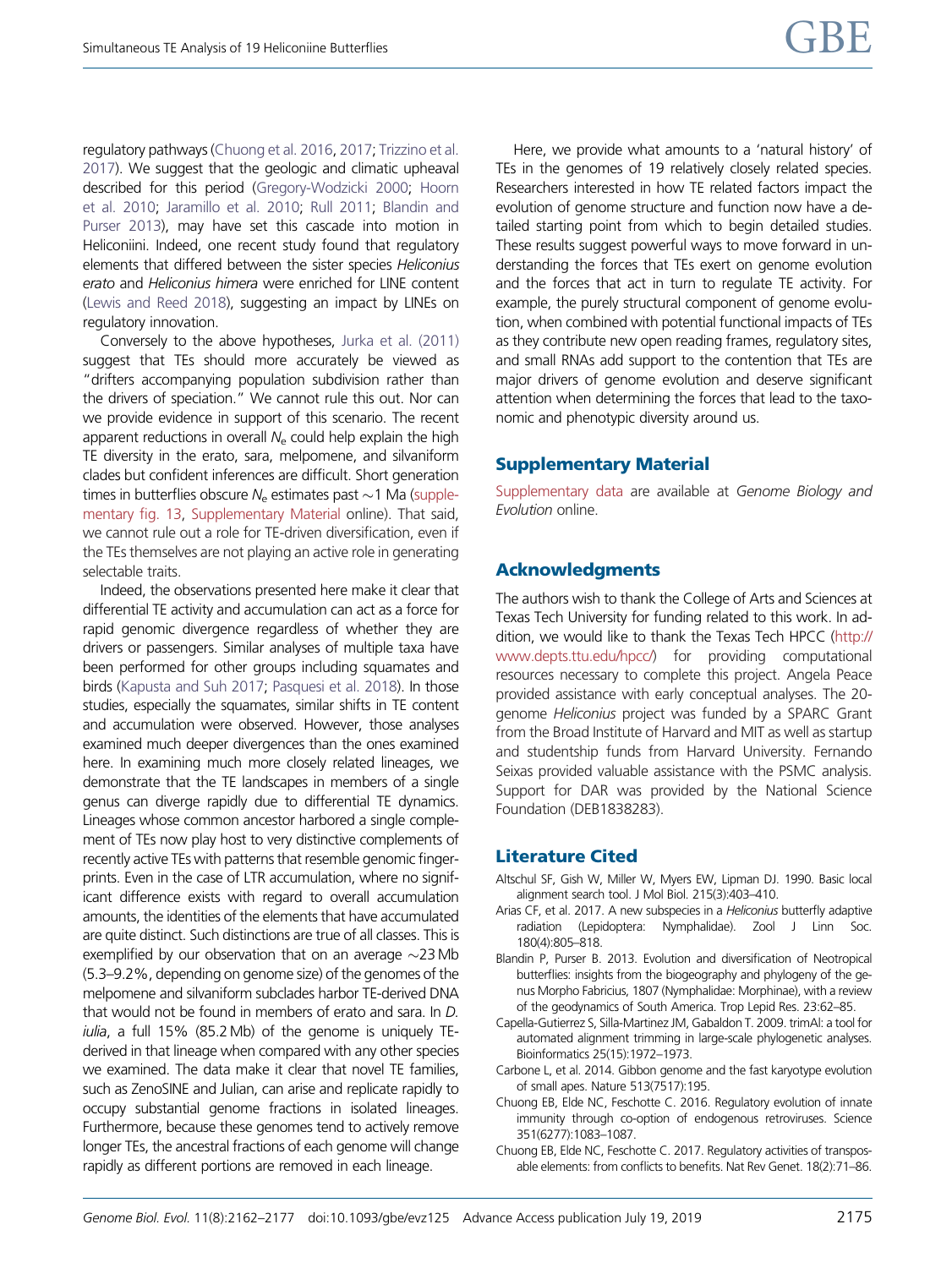- <span id="page-14-0"></span>Clark LA, Wahl JM, Rees CA, Murphy KE. 2006. Retrotransposon insertion in SILV is responsible for merle patterning of the domestic dog. Proc Natl Acad Sci U S A. 103(5):1376–1381.
- DePristo MA, et al. 2011. A framework for variation discovery and genotyping using next-generation DNA sequencing data. Nat Genet. 43(5):491.
- Dewannieux M, Esnault C, Heidmann T. 2003. LINE-mediated retrotransposition of marked Alu sequences. Nat Genet. 35(1):41–48.
- Dewannieux M, Heidmann T. 2005. Role of poly(A) tail length in Alu retrotransposition. Genomics 86(3):378–381.
- Edelman NB, Frandsen PB, Miyagi M, et al. 2018. Genome architecture and introgression shape a butterfly radiation. bioRxiv 466292; doi: https://doi.org/10.1101/466292.
- Edgar RC. 2004. MUSCLE: multiple sequence alignment with high accuracy and high throughput. Nucleic Acids Res. 32(5):1792–1797.
- Ellison CE, Bachtrog D. 2013. Dosage compensation via transposable element mediated rewiring of a regulatory network. Science 342(6160):846–850.
- Grabundzija I, et al. 2016. A Helitron transposon reconstructed from bats reveals a novel mechanism of genome shuffling in eukaryotes. Nat Commun. 7(1).
- Gray YH. 2000. It takes two transposons to tango: transposable-elementmediated chromosomal rearrangements. Trends Genet. 16(10):461–468.
- Gregory-Wodzicki KM. 2000. Uplift history of the Central and Northern Andes: a review. Geol Soc Am Bull. 112(7):1091–1105.
- Hall TA. 1999. BioEdit: a user-friendly biological sequence alignment editor and analysis program for Windows 95/98/NT. Nucleic Acids Symp Ser. 41:95–98.
- Hedges DJ, Deininger PL. 2007. Inviting instability: transposable elements, double-strand breaks, and the maintenance of genome integrity. Mutat Res. 616(1–2):46–59.
- Heliconius GC. 2012. Butterfly genome reveals promiscuous exchange of mimicry adaptations among species. Nature 487:94–98.
- Hoorn C, et al. 2010. Amazonia through time: Andean uplift, climate change, landscape evolution, and biodiversity. Science 330(6006):927–931.
- Hubley R, et al. 2016. The Dfam database of repetitive DNA families. Nucleic Acids Res. 44(D1):D81–D89.
- Jacques PE, Jeyakani J, Bourque G. 2013. The majority of primate-specific regulatory sequences are derived from transposable elements. PLoS Genet. 9(5):e1003504.
- Jaramillo C, et al. 2010. Amazonia, landscape and species evolution: a look into the past. In: Hoorm C, Wesselingh FP, editors. The origin of the modern Amazon rainforest: implications of the palynological and palaeobotanical record. Oxford: Blackwell. p. 317–334.
- Jurka J, Bao W, Kojima KK. 2011. Families of transposable elements, population structure and the origin of species. Biol Direct. 6(1):44.
- Jurka J, Bao W, Kojima KK, Kohany O, Yurka MG. 2012. Distinct groups of repetitive families preserved in mammals correspond to different periods of regulatory innovations in vertebrates. Biol Direct. 7(1):36.
- Jurka J, et al. 2005. Repbase Update, a database of eukaryotic repetitive elements. Cytogenet Genome Res. 110(1–4):462–467.
- Kajikawa M, Okada N. 2002. LINEs mobilize SINEs in the eel through a shared 3' sequence. Cell 111(3):433-444.
- Kapusta A, Suh A. 2017. Evolution of bird genomes-a transposon's-eye view. Ann NY Acad Sci. 1389(1):164–185.
- Kapusta A, Suh A, Feschotte C. 2017. Dynamics of genome size evolution in birds and mammals. Proc Natl Acad Sci U S A. 114(8):E1460–E1469.
- Kazazian HH Jr. 2004. Mobile elements: drivers of genome evolution. Science 303(5664):1626–1632.
- Kidwell MG, Lisch D. 1997. Transposable elements as sources of variation in animals and plants. Proc Natl Acad Sci U S A. 94(15):7704–7711.
- Kohany O, Gentles AJ, Hankus L, Jurka J. 2006. Annotation, submission and screening of repetitive elements in Repbase: Repbasesubmitter and Censor. BMC Bioinformatics 7(1):474.
- Koonin EV. 2016a. Horizontal gene transfer: essentiality and evolvability in prokaryotes, and roles in evolutionary transitions. F1000Res. 5:1805.
- Koonin EV. 2016b. Viruses and mobile elements as drivers of evolutionary transitions. Philos Trans R Soc Lond B Biol Sci. 371. (https://doi.org/ 10.1098/rstb.2015.0442)
- Kozak KM, et al. 2015. Multilocus species trees show the recent adaptive radiation of the mimetic Heliconius butterflies. Syst Biol. 64(3):505–524.
- Kronforst MR. 2008. Gene flow persists millions of years after speciation in Heliconius butterflies. BMC Evol Biol. 8(1):98.
- Kumar S, Stecher G, Suleski M, Hedges SB. 2017. TimeTree: a resource for timelines, timetrees, and divergence times. Mol Biol Evol. 34(7):1812–1819.
- Kumar S, Stecher G, Tamura K. 2016. MEGA7: molecular evolutionary genetics analysis version 7.0 for bigger datasets. Mol Biol Evol. 33(7):1870–1874.
- Lamichhaney S, et al. 2015. Evolution of Darwin's finches and their beaks revealed by genome sequencing. Nature 518(7539):371.
- Lander ES, et al. 2001. Initial sequencing and analysis of the human genome. Nature 409(6822):860–921.
- Lavoie CA, Platt RN, Novick PA, Counterman BA, Ray DA. 2013. Transposable element evolution in Heliconius suggests genome diversity within Lepidoptera. Mob DNA. 4:21.
- Levy O, Knisbacher BA, Levanon EY, Havlin S. 2017. Integrating networks and comparative genomics reveals retroelement proliferation dynamics in hominid genomes. Sci Adv. 3(10):e1701256.
- Lewis JJ, Reed RD. 2018. Genome-wide regulatory adaptation shapes population-level genomic landscapes in Heliconius. Mol Biol Evol. 36(1):159–173.
- Li H. 2013. Aligning sequence reads, clone sequences and assembly contigs with BWA-MEM. arXiv. doi: doi: arXiv: 1303.3997. [\(https://arxiv.](https://arxiv.org/abs/1303.3997) [org/abs/1303.3997\)](https://arxiv.org/abs/1303.3997), and to the github repository [\(https://github.com/](https://github.com/lh3/bwa) [lh3/bwa](https://github.com/lh3/bwa)).
- Li H, Durbin R. 2011. Inference of human population history from individual whole-genome sequences. Nature 475(7357):493–484.
- Li H, et al. 2009. The Sequence Alignment/Map format and SAMtools. Bioinformatics 25(16):2078–2079.
- Li WZ, Godzik A. 2006. Cd-hit: a fast program for clustering and comparing large sets of protein or nucleotide sequences. Bioinformatics 22(13):1658–1659.
- Lim JK, Simmons MJ. 1994. Gross chromosome rearrangements mediated by transposable elements in Drosophila melanogaster. Bioessays 16(4):269–275.
- Lu J, Clark AG. 2010. Population dynamics of PIWI-interacting RNAs (piRNAs) and their targets in Drosophila. Genome Res. 20(2):212–227.
- Martin M. 2011. Cutadapt removes adapter sequences from highthroughput sequencing reads. Embnet J. 17(1):10.
- Martin SH, et al. 2016. Natural selection and genetic diversity in the butterfly Heliconius melpomene. Genetics 203(1):525.
- Mavarez J, et al. 2006. Speciation by hybridization in Heliconius butterflies. Nature 441:868–871.
- McClintock B. 1956. Controlling elements and the gene. Cold Spring Harb Symp Quant Biol. 21:197–216.
- McClintock B. 1984. The significance of responses of the genome to challenge. Science 226(4676):792–801.
- McKenna A, et al. 2010. The Genome Analysis Toolkit: a MapReduce framework for analyzing next-generation DNA sequencing data. Genome Res. 20(9):1297–1303.
- Mita P, Boeke JD. 2016. How retrotransposons shape genome regulation. Curr Opin Genet Dev. 37:90–100.